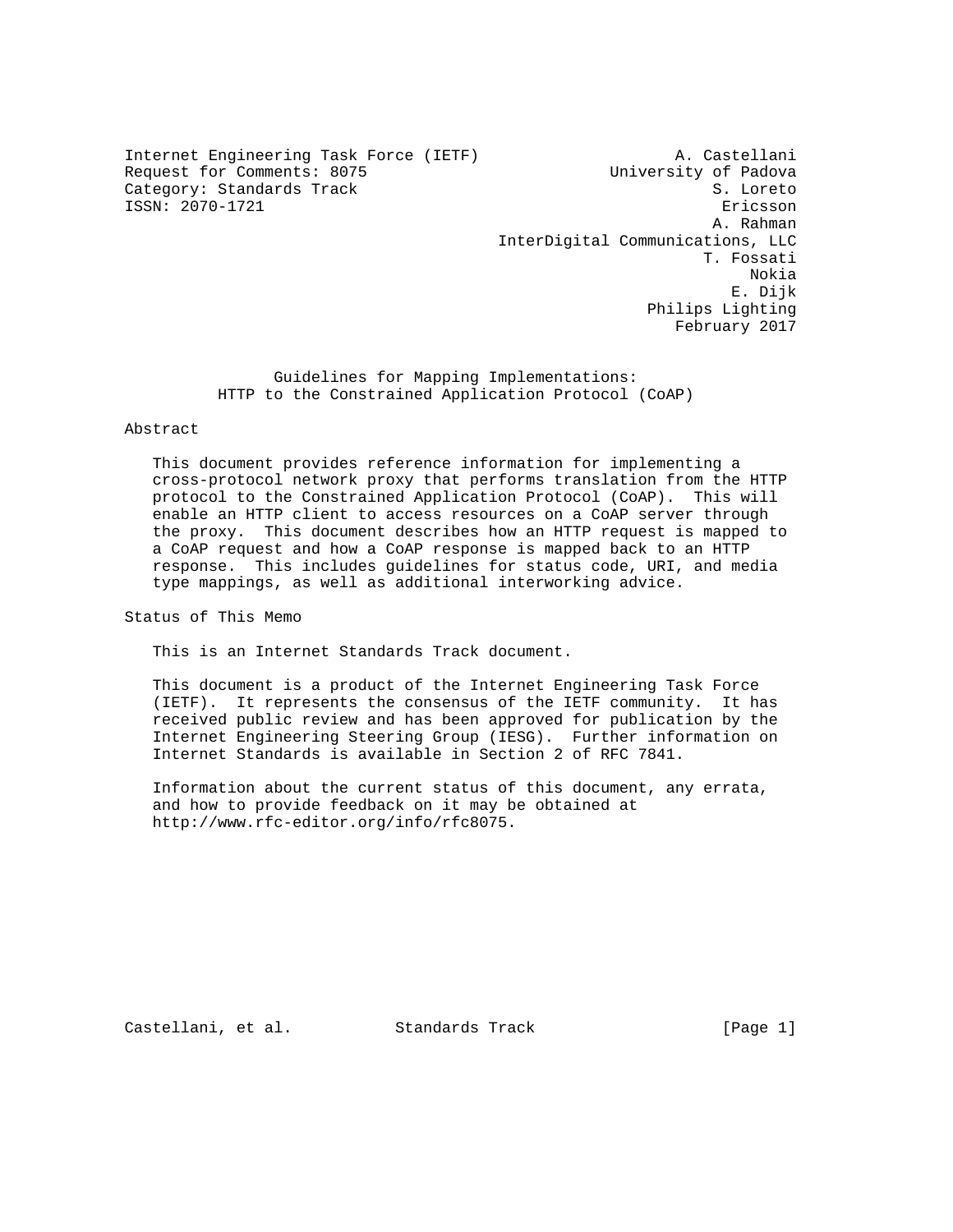## Copyright Notice

 Copyright (c) 2017 IETF Trust and the persons identified as the document authors. All rights reserved.

 This document is subject to BCP 78 and the IETF Trust's Legal Provisions Relating to IETF Documents

 (http://trustee.ietf.org/license-info) in effect on the date of publication of this document. Please review these documents carefully, as they describe your rights and restrictions with respect to this document. Code Components extracted from this document must include Simplified BSD License text as described in Section 4.e of the Trust Legal Provisions and are provided without warranty as described in the Simplified BSD License.

Castellani, et al. Standards Track [Page 2]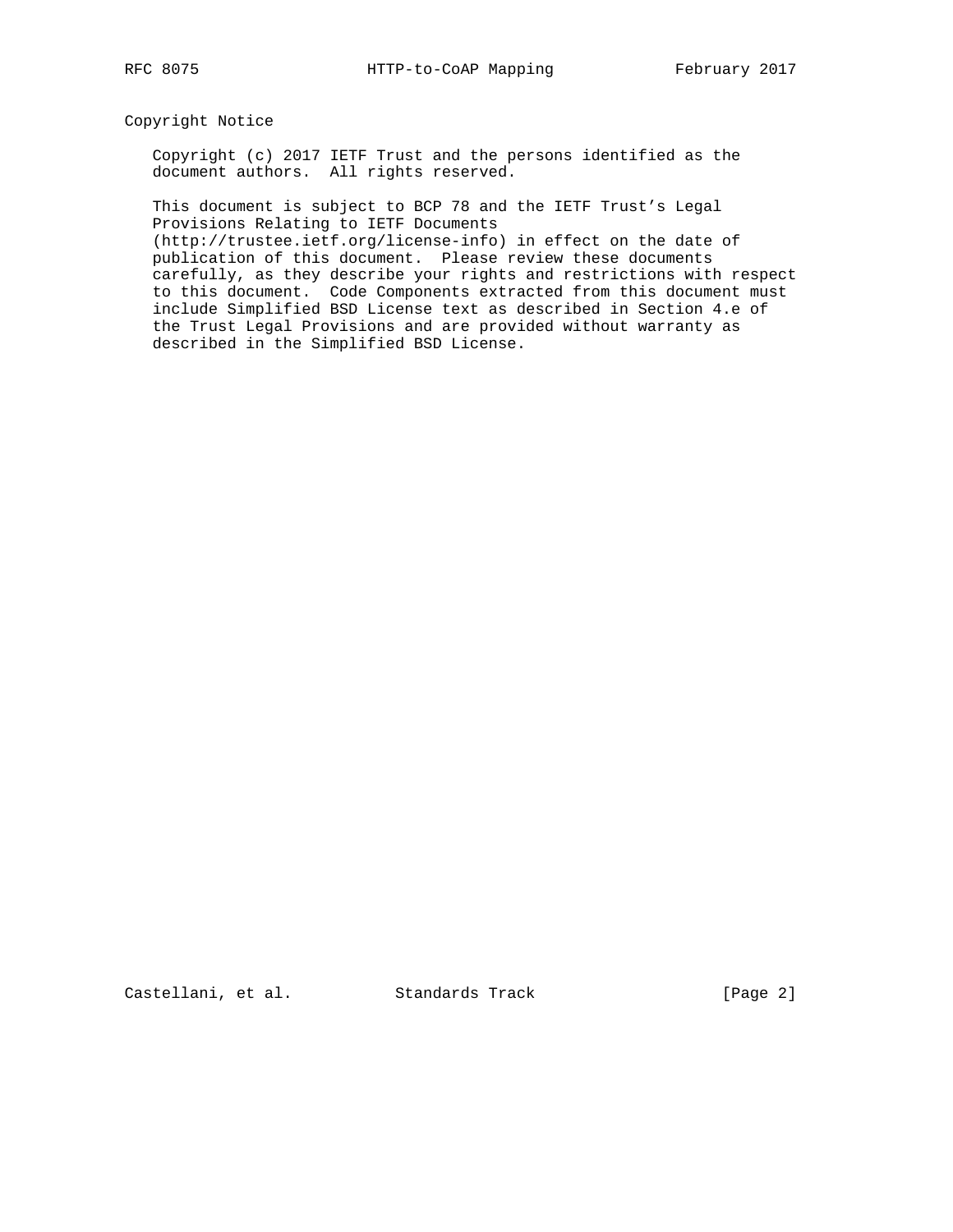Table of Contents

| 1.                                                     | 4            |
|--------------------------------------------------------|--------------|
| $\overline{2}$ .                                       | 5            |
| 3.                                                     | 6            |
| 4.                                                     | 7            |
| 5.                                                     | 7            |
| 5.1.                                                   | 8            |
| 5.2.                                                   | 9            |
| 5.3.                                                   | $\mathsf{Q}$ |
| Optional Scheme Omission<br>5.3.1.                     | 9            |
| 5.3.2.<br>Encoding Caveats                             | 10           |
| 5.4. URI Mapping Template                              | 10           |
| 5.4.1.                                                 | 10           |
| 5.4.2.<br>Enhanced Form                                | 12           |
| 5.5.                                                   | 13           |
| 5.5.1.                                                 | 14           |
| б.                                                     |              |
|                                                        | 15           |
| 6.1.                                                   | 15           |
| 'application/coap-payload' Media Type<br>6.2.          | 16           |
| Loose Media Type Mapping<br>6.3.                       | 17           |
| Media Type to Content-Format Mapping Algorithm<br>6.4. | 18           |
| 6.5.                                                   | 19           |
| 6.5.1.                                                 | 19           |
| 6.5.2.<br>CORE Link Format                             | 20           |
| Diagnostic Payloads<br>6.6.                            | 20           |
| 7.                                                     | 21           |
| Additional Mapping Guidelines<br>8.                    | 23           |
| Caching and Congestion Control<br>8.1.                 | 23           |
| Cache Refresh via Observe<br>8.2.                      | 24           |
| Use of CoAP Block-Wise Transfer<br>8.3.                | 24           |
| 8.4.                                                   | 25           |
| 8.5.                                                   | 26           |
| 9.                                                     | 26           |
| 9.1.<br>New 'core.hc' Resource Type                    | 26           |
| 9.2.<br>New 'coap-payload' Internet Media Type         | 26           |
|                                                        | 28           |
| 10.1.                                                  | 29           |
| 10.2.                                                  | 29           |
| Handling Secured Exchanges<br>10.3.                    | 30           |
| 10.4.                                                  | 30           |
|                                                        | 31           |
| 11.1.<br>Normative References                          | 31           |
| 11.2.<br>Informative References                        | 32           |
| Appendix A. Media Type Mapping Source Code             | 35           |
|                                                        | 39           |
|                                                        | 40           |
|                                                        |              |

Castellani, et al. Standards Track [Page 3]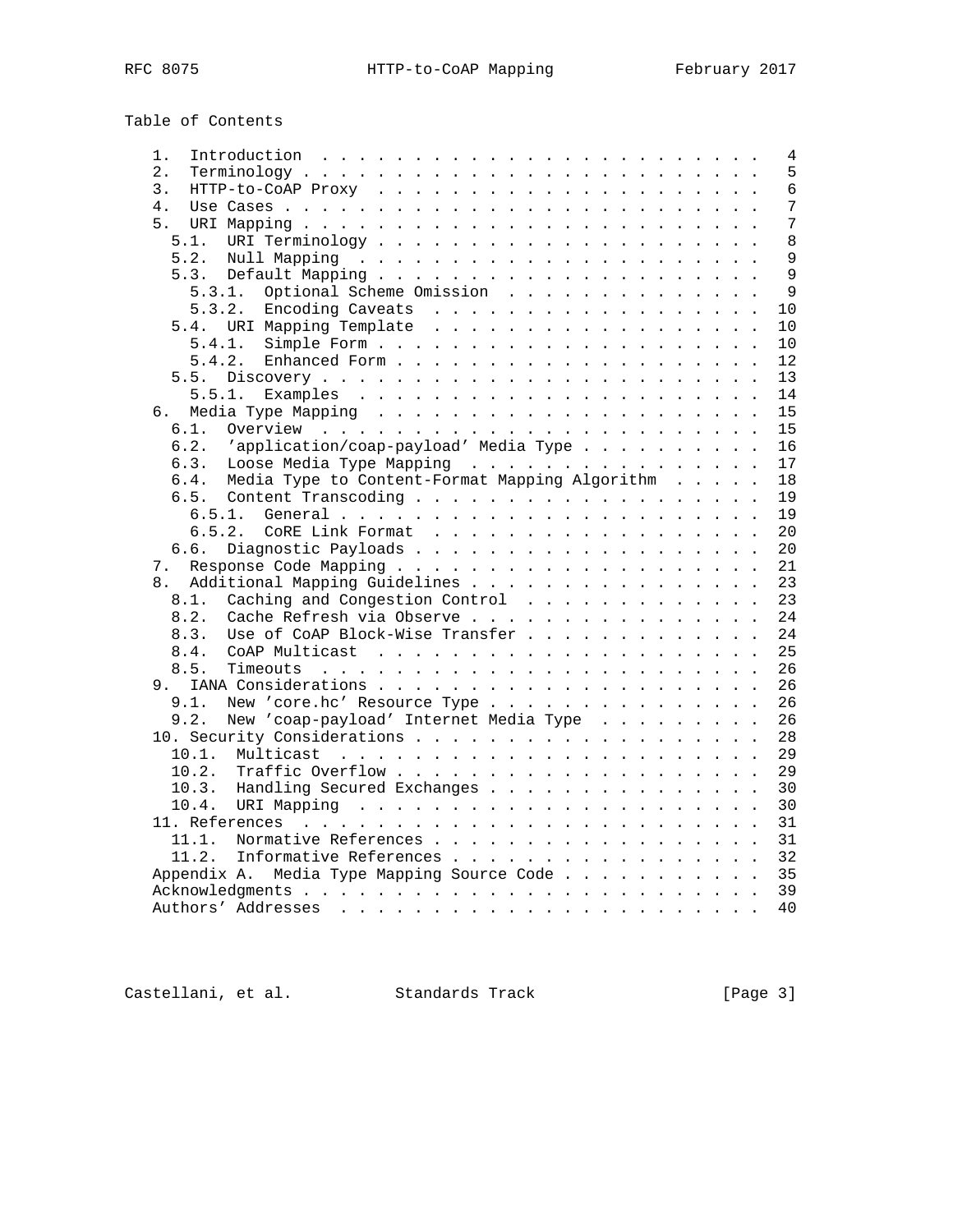## 1. Introduction

 The Constrained Application Protocol (CoAP) [RFC7252] has been designed with a twofold aim: it's an application protocol specialized for constrained environments and it's easily used in architectures based on Representational State Transfer (REST) [Fielding], such as the web. The latter goal has led to defining CoAP to easily interoperate with HTTP [RFC7230] through an intermediary proxy that performs cross-protocol conversion.

 Section 10 of [RFC7252] describes the fundamentals of the CoAP-to-HTTP and the HTTP-to-CoAP cross-protocol mapping process. However, [RFC7252] focuses on the basic mapping of request methods and simple response code mapping between HTTP and CoAP, while leaving many details of the cross-protocol proxy for future definition. Therefore, a primary goal of this document is to define a consistent set of guidelines that an HTTP-to-CoAP proxy implementation should adhere to. The key benefit to adhering to such guidelines is to reduce variation between proxy implementations, thereby increasing interoperability between an HTTP client and a CoAP server independent of the proxy that implements the cross-protocol mapping. (For example, a proxy conforming to these guidelines made by vendor A can be easily replaced by a proxy from vendor B that also conforms to the guidelines without breaking API semantics.)

 This document describes HTTP mappings that apply to protocol elements defined in the base CoAP specification [RFC7252] and in the CoAP block-wise transfer specification [RFC7959]. It is up to CoAP protocol extensions (new methods, response codes, options, content formats) to describe their own HTTP mappings, if applicable.

The rest of this document is organized as follows:

- o Section 2 defines proxy terminology;
- o Section 3 introduces the HTTP-to-CoAP proxy;
- o Section 4 lists use cases in which HTTP clients need to contact CoAP servers;
- o Section 5 introduces a null, default, and advanced HTTP-to-CoAP URI mapping syntax;
- o Section 6 describes how to map HTTP media types to CoAP content formats, and vice versa;
- o Section 7 describes how to map CoAP responses to HTTP responses;

Castellani, et al. Standards Track [Page 4]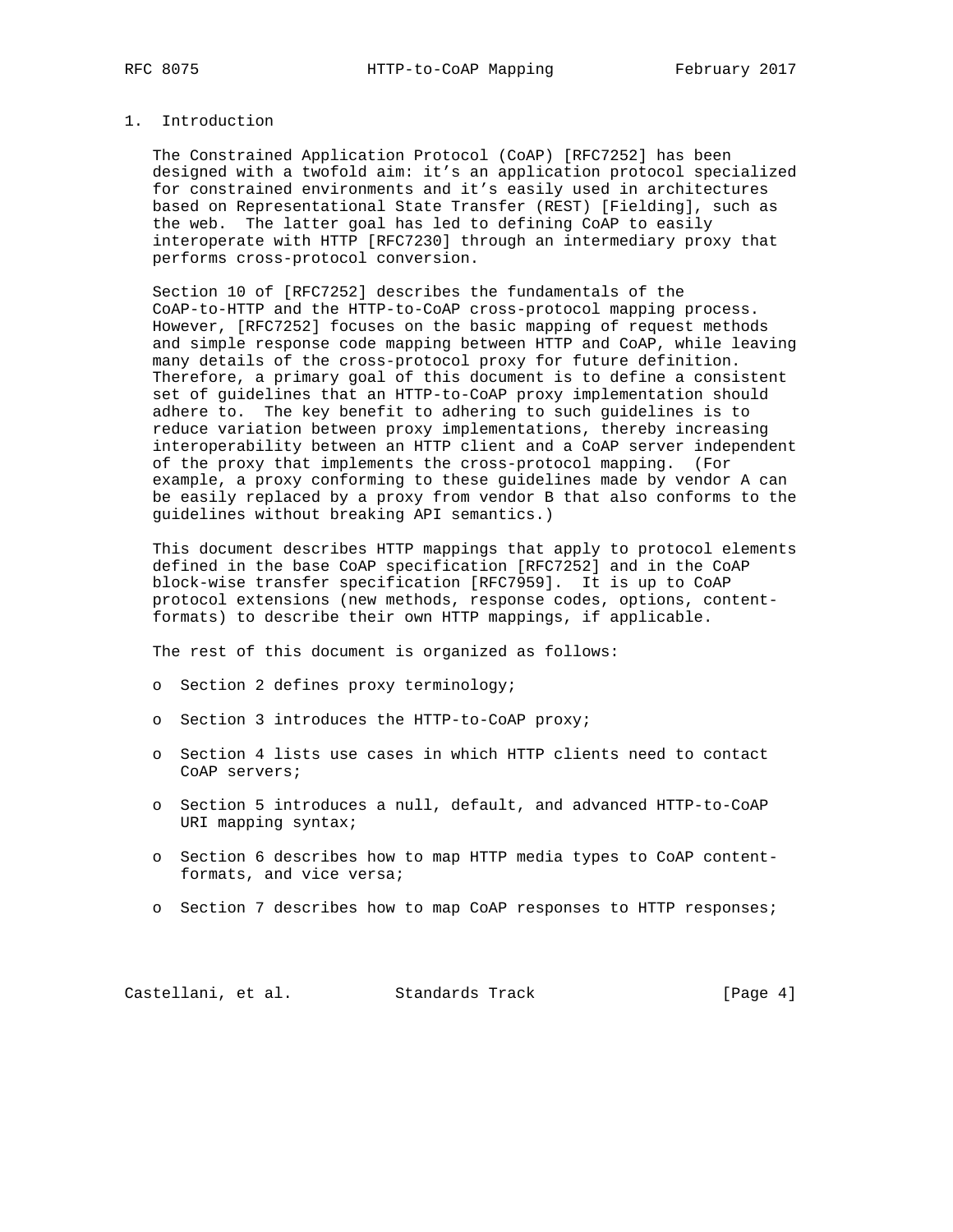- o Section 8 describes additional mapping guidelines related to caching, congestion, multicast, timeouts, etc.; and
- o Section 10 discusses the possible security impact of HTTP-to-CoAP protocol mapping.

### 2. Terminology

 The keywords "MUST", "MUST NOT", "REQUIRED", "SHALL", "SHALL NOT", "SHOULD", "SHOULD NOT", "RECOMMENDED", "NOT RECOMMENDED", "MAY", and "OPTIONAL" in this document are to be interpreted as described in [RFC2119].

 This specification requires readers to be familiar with the vocabulary and concepts discussed in [RFC7228], in particular, the terms "constrained nodes" and "constrained networks". Readers must also be familiar with all of the terminology of the normative references listed in this document, in particular [RFC7252] (CoAP) and [RFC7230] (HTTP). In addition, this specification makes use of the following terms:

HC Proxy

 A proxy performing a cross-protocol mapping, in the context of this document an HTTP-to-CoAP (HC) mapping. Specifically, the HC Proxy acts as an HTTP server and a CoAP client. The HC Proxy can take on the role of a forward, reverse, or interception Proxy.

Application Level Gateway (ALG)

 An application-specific translation agent that allows an application on a host in one address realm to connect to its counterpart running on a host in a different realm transparently. See Section 2.9 of [RFC2663].

### forward-proxy

 A message-forwarding agent that is selected by the HTTP client, usually via local configuration rules, to receive requests for some type(s) of absolute URI and to attempt to satisfy those requests via translation to the protocol indicated by the absolute URI. The user agent decides (is willing) to use the proxy as the forwarding/dereferencing agent for a predefined subset of the URI space. In [RFC7230], this is called a "proxy". [RFC7252] defines forward-proxy similarly.

### reverse-proxy

 As in [RFC7230], a receiving agent that acts as a layer above some other server(s) and translates the received requests to the underlying server's protocol. A reverse-proxy behaves as an origin (HTTP) server on its connection from the HTTP client. The

Castellani, et al. Standards Track [Page 5]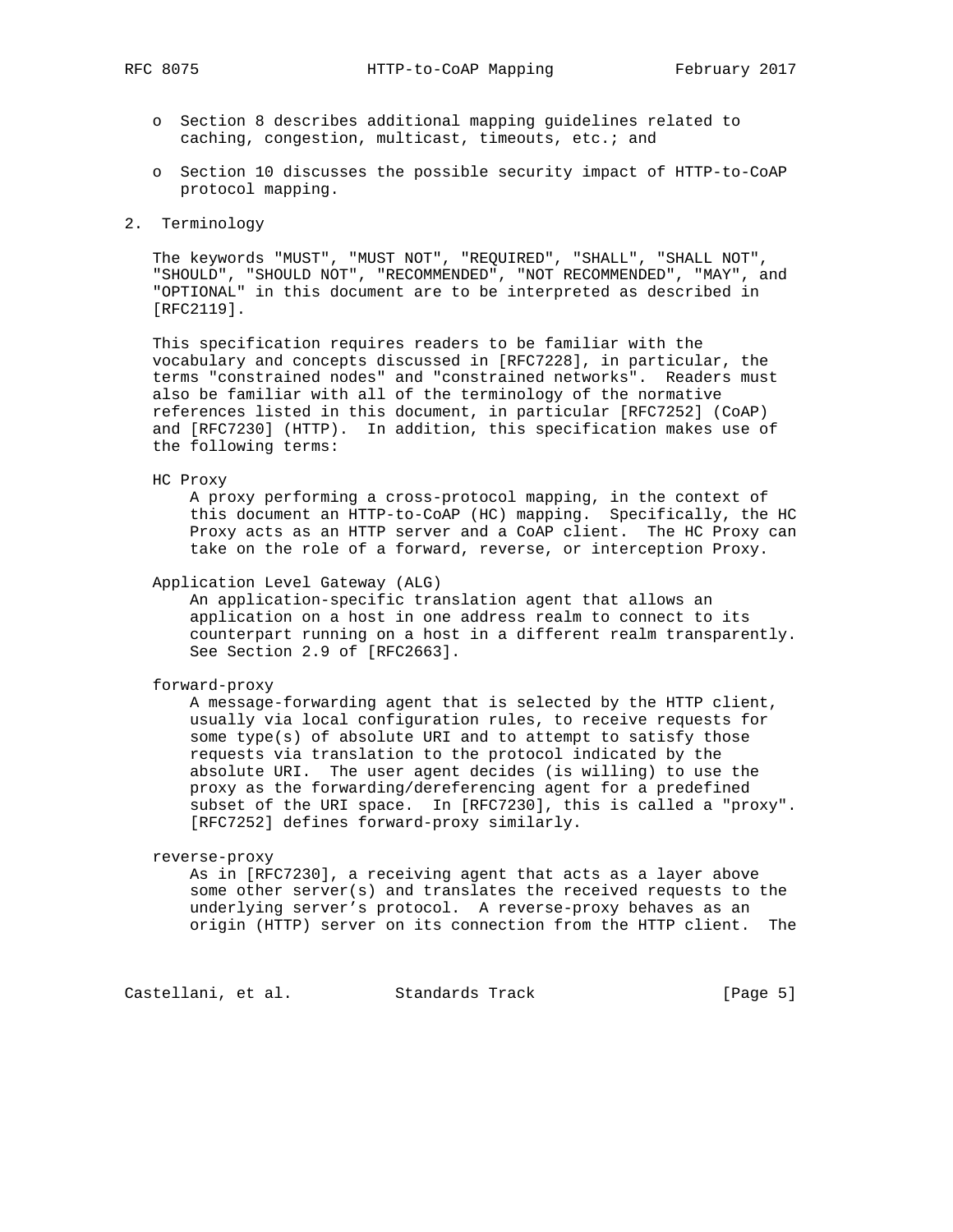HTTP client uses the "origin-form" (Section 5.3.1 of [RFC7230]) as a request-target URI. (Note that a reverse-proxy appears to an HTTP client as an origin server while a forward-proxy does not. So, when communicating with a reverse-proxy, a client may be unaware it is communicating with a proxy at all.)

interception proxy

 As in [RFC3040], a proxy that receives inbound HTTP traffic flows through the process of traffic redirection, transparent to the HTTP client.

3. HTTP-to-CoAP Proxy

 An HC Proxy is accessed by an HTTP client that needs to fetch a resource on a CoAP server. The HC Proxy handles the HTTP request by mapping it to the equivalent CoAP request, which is then forwarded to the appropriate CoAP server. The received CoAP response is then mapped to an appropriate HTTP response and finally sent back to the originating HTTP client.

 Section 10.2 of [RFC7252] defines basic normative requirements on HTTP-to-CoAP mapping. This document provides additional details and guidelines for the implementation of an HC Proxy.



Figure 1: HTTP-To-CoAP Proxy Deployment Scenario

Castellani, et al. Standards Track [Page 6]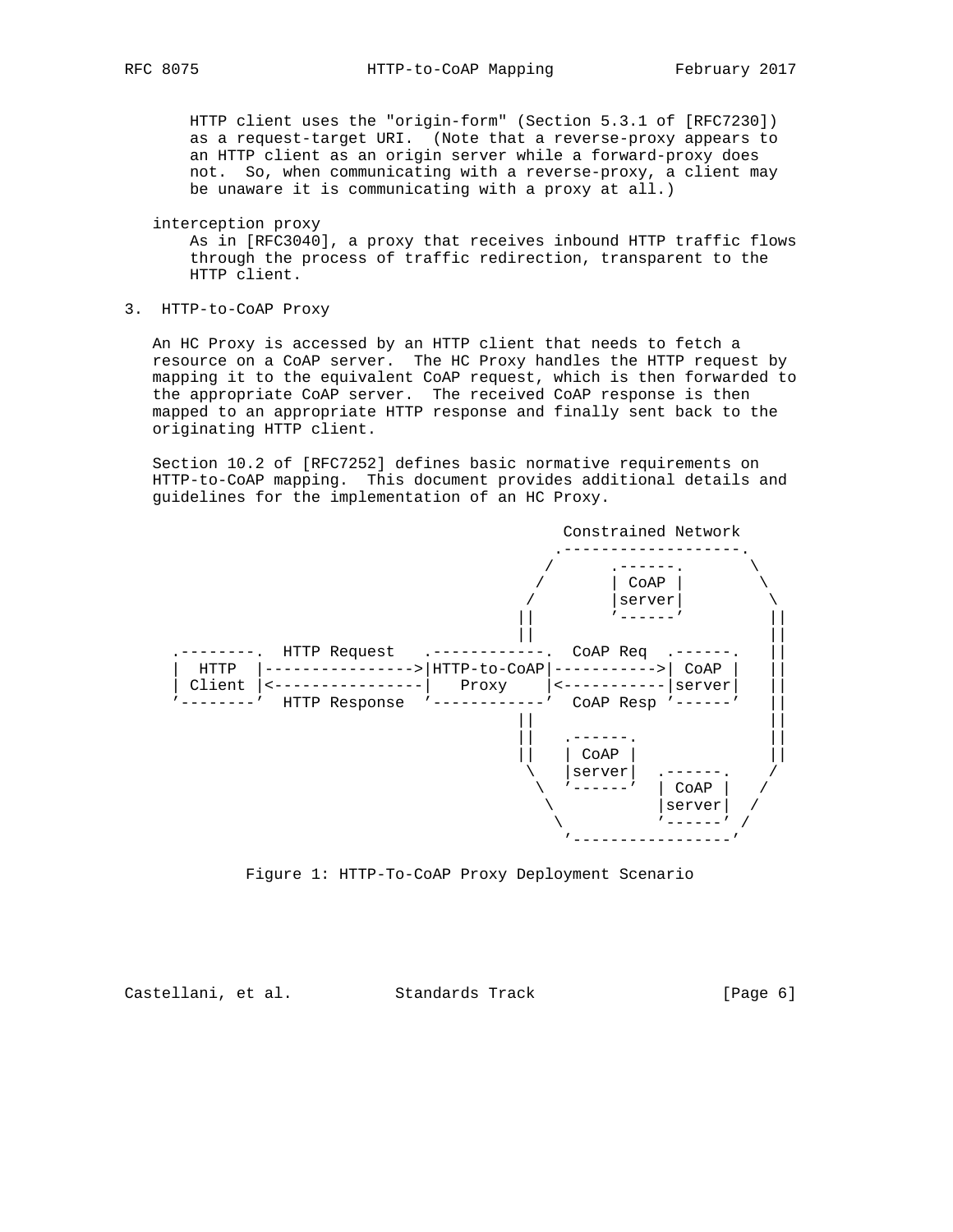Figure 1 illustrates an example deployment scenario. There, an HC Proxy is located at the boundary of the constrained network domain and acts as an ALG that allows only a very specific type of traffic (i.e., authorized inbound HTTP requests and their associated outbound CoAP responses) to pass through. All other kinds of traffic are segregated within the respective network segments.

4. Use Cases

 To illustrate a few situations in which HTTP-to-CoAP protocol translation may be used, three use cases are described below.

- 1. Legacy building control application without CoAP: A building control application that uses HTTP but not CoAP can check the status of CoAP sensors and/or control actuators via an HC Proxy.
- 2. Making sensor data available to third parties on the web: For demonstration or public interest purposes, an HC Proxy may be configured to expose the contents of a CoAP sensor to the world via the web (HTTP and/or HTTPS). Some sensors may only accept secure 'coaps' requests; therefore, the proxy is configured to translate requests to those devices accordingly. The HC Proxy is furthermore configured to only pass through GET requests in order to protect the constrained network.
- 3. Smartphone and home sensor: A smartphone can access directly a CoAP home sensor using a mutually authenticated 'https' request, provided its home router runs an HC Proxy and is configured with the appropriate certificate. An HTML5 [W3C.REC-html5-20141028] application on the smartphone can provide a friendly UI using the standard (HTTP) networking functions of HTML5.

 A key point in the above use cases is the expected nature of the URI to be used by the HTTP client initiating the HTTP request to the HC Proxy. Specifically, in use case #1, there will be no information related to 'coap' or 'coaps' embedded in the HTTP URI as it is a legacy HTTP client sending the request. Use case #2 is also expected to be similar. In contrast, in use case #3, it is likely that the HTTP client will specifically embed information related to 'coap' or 'coaps' in the HTTP URI of the HTTP request to the HC Proxy.

5. URI Mapping

 Though, in principle, a CoAP URI could be directly used by an HTTP client to dereference a CoAP resource through an HC Proxy; the reality is that all major web browsers, networking libraries, and command-line tools do not allow making HTTP requests using URIs with a scheme 'coap' or 'coaps'.

Castellani, et al. Standards Track [Page 7]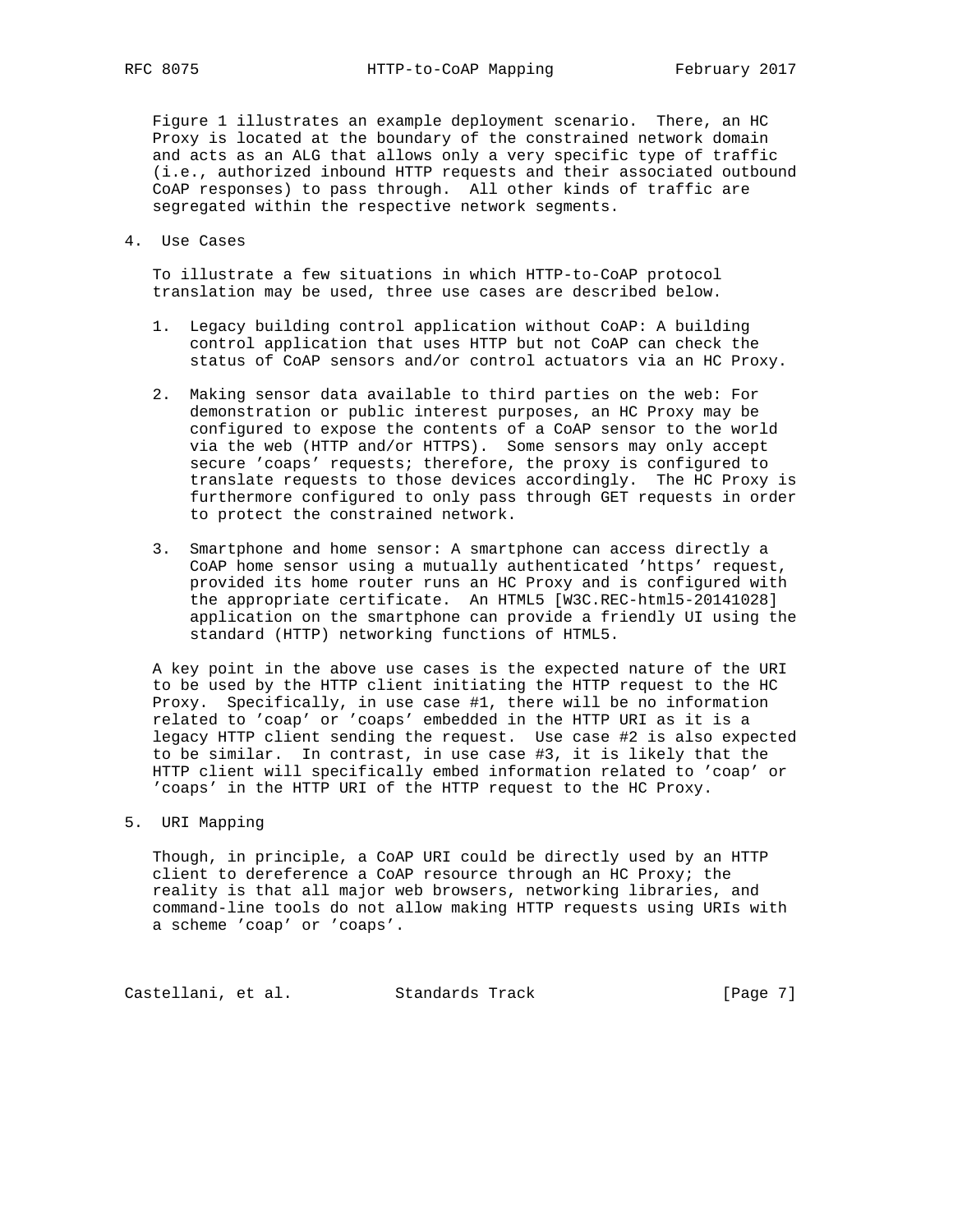Thus, there is a need for web applications to embed or "pack" a CoAP URI into an HTTP URI so that it can be (non-destructively) transported from the HTTP client to the HC Proxy. The HC Proxy can then "unpack" the CoAP URI and finally dereference it via a CoAP request to the target server.

 URI mapping is the term used in this document to describe the process through which the URI of a CoAP resource is transformed into an HTTP URI so that:

- o The requesting HTTP client can handle it; and
- o The receiving HC Proxy can extract the intended CoAP URI unambiguously.
- To this end, the remainder of this section will identify:
- o The default mechanism to map a CoAP URI into an HTTP URI;
- o The URI Template format to express a class of CoAP-HTTP URI mapping functions; and
- o The discovery mechanism based on "Constrained RESTful Environments (CoRE) Link Format" [RFC6690] through which clients of an HC Proxy can dynamically learn about the supported URI mapping template(s), as well as the URI where the HC Proxy function is anchored.
- 5.1. URI Terminology

 In the remainder of this section, the following terms will be used with a distinctive meaning:

 HC Proxy URI: URI that refers to the HC Proxy function. It conforms to syntax defined in Section 2.7 of [RFC7230].

Target CoAP URI:

 URI that refers to the (final) CoAP resource that has to be dereferenced. It conforms to syntax defined in Section 6 of [RFC7252]. Specifically, its scheme is either 'coap' or 'coaps'.

 Hosting HTTP URI: URI that conforms to syntax in Section 2.7 of [RFC7230]. Its authority component refers to an HC Proxy, whereas a path and/or query component(s) embed the information used by an HC Proxy to extract the Target CoAP URI.

Castellani, et al. Standards Track [Page 8]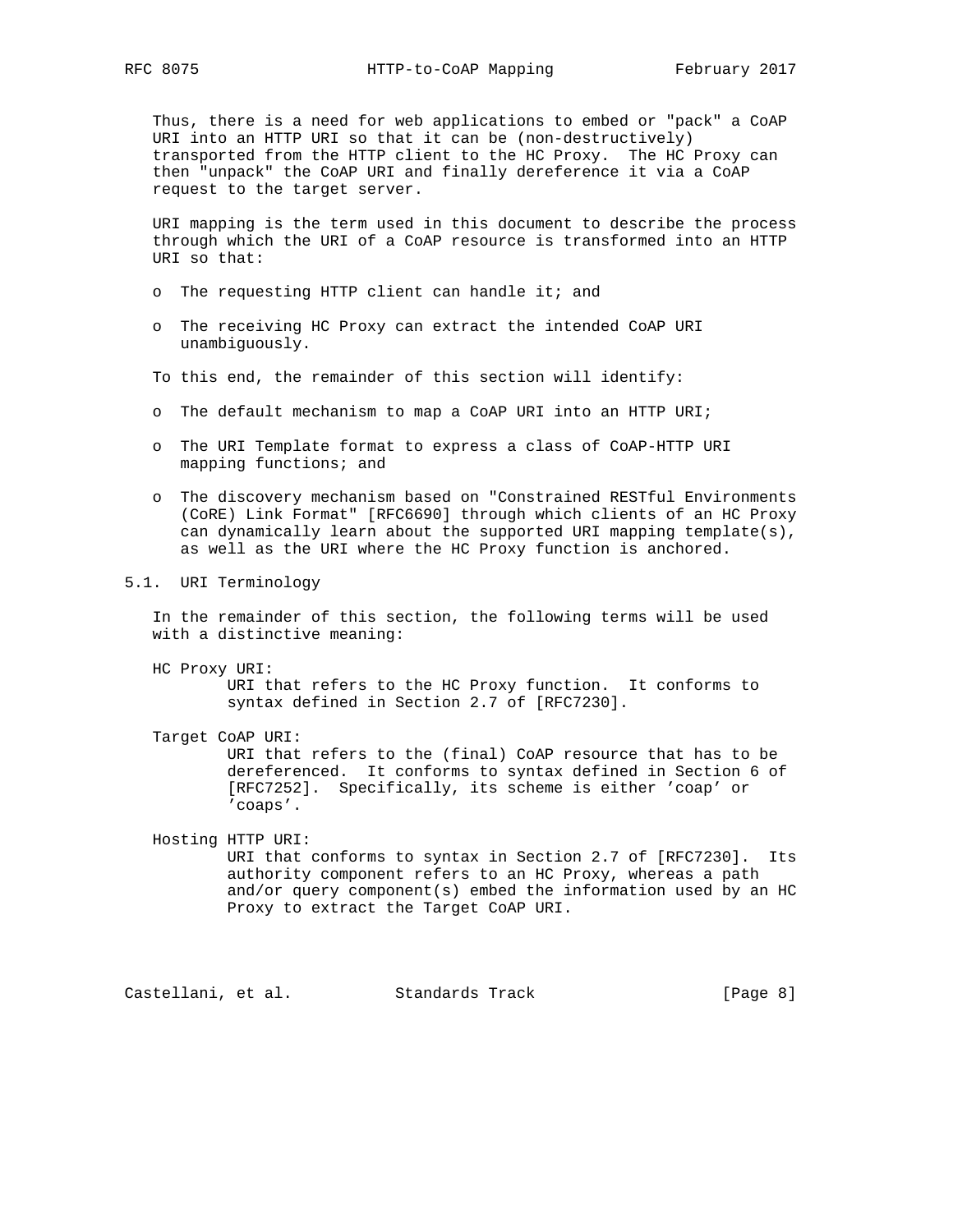## 5.2. Null Mapping

 The null mapping is the case where there is no Target CoAP URI appended to the HC Proxy URI. In other words, it is a "pure" HTTP URI that is sent to the HC Proxy. This would typically occur in situations like use case #1 described in Section 4, and the proxy would typically be a reverse-proxy. In this scenario, the HC Proxy will determine through its own private algorithms what the Target CoAP URI should be.

### 5.3. Default Mapping

 The default mapping is for the Target CoAP URI to be appended as is (with the only caveat discussed in Section 5.3.2) to the HC Proxy URI, to form the Hosting HTTP URI. This is the effective request URI (see Section 5.5 of [RFC7230]) that will then be sent by the HTTP client in the HTTP request to the HC Proxy.

 For example: given an HC Proxy URI https://p.example.com/hc/ and a Target CoAP URI coap://s.example.com/light, the resulting Hosting HTTP URI would be https://p.example.com/hc/coap://s.example.com/ light.

 Provided a correct Target CoAP URI, the Hosting HTTP URI resulting from the default mapping will be a syntactically valid HTTP URI. Furthermore, the Target CoAP URI can always be extracted unambiguously from the Hosting HTTP URI.

 There is no default for the HC Proxy URI. Therefore, it is either known in advance, e.g., as a configuration preset, or dynamically discovered using the mechanism described in Section 5.5.

 The default URI mapping function SHOULD be implemented and SHOULD be activated by default in an HC Proxy, unless there are valid reasons (e.g., application specific) to use a different mapping function.

### 5.3.1. Optional Scheme Omission

 When constructing a Hosting HTTP URI by embedding a Target CoAP URI, the scheme (i.e., 'coap' or 'coaps'), the scheme component delimiter (":"), and the double slash ("//") preceding the authority MAY be omitted if a local default -- not defined by this document - applies. If no prior mutual agreement exists between the client and the HC Proxy, then a Target CoAP URI without the scheme component is syntactically incorrect, and therefore:

o It MUST NOT be emitted by clients; and

Castellani, et al. Standards Track [Page 9]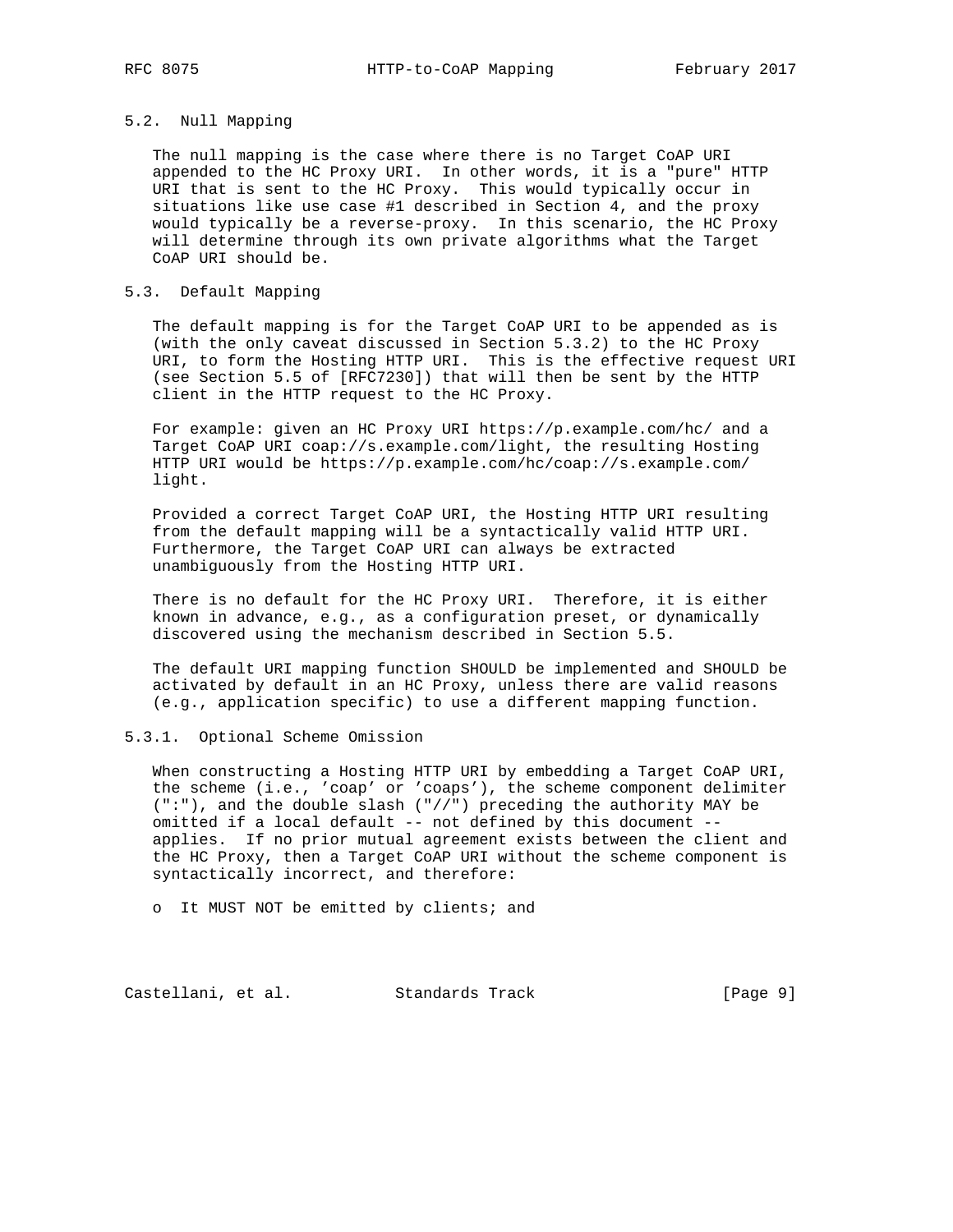o It MUST elicit a suitable client error status (i.e., 4xx) by the HC Proxy.

## 5.3.2. Encoding Caveats

 When the authority of the Target CoAP URI is given as an IPv6address, then the surrounding square brackets must be percent-encoded in the Hosting HTTP URI, in order to comply with the syntax defined in Section 3.3. of [RFC3986] for a URI path segment. For example: coap://[2001:db8::1]/light?on becomes https://p.example.com/hc/coap://%5B2001:db8::1%5D/light?on. (Note that the percent-encoded square brackets shall be reverted to their non-percent-encoded form when the HC Proxy unpacks the Target CoAP URI.)

 Everything else can be safely copied verbatim from the Target CoAP URI to the Hosting HTTP URI.

### 5.4. URI Mapping Template

 This section defines a format for the URI Template [RFC6570] used by an HC Proxy to inform its clients about the expected syntax for the Hosting HTTP URI. This can then be used by the HTTP client to construct the effective request URI to be sent in the HTTP request to the HC Proxy.

 When instantiated, a URI mapping template is always concatenated to an HC Proxy URI provided by the HC Proxy via discovery (see Section 5.5), or by other means.

 A simple form (Section 5.4.1) and an enhanced form (Section 5.4.2) are provided to fit different users' requirements.

 Both forms are expressed as Level 2 URI Templates [RFC6570] to take care of the expansion of values that are allowed to include reserved URI characters. The syntax of all URI formats is specified in this section in Augmented Backus-Naur Form (ABNF) [RFC5234].

## 5.4.1. Simple Form

 The simple form MUST be used for mappings where the Target CoAP URI is going to be copied (using rules of Section 5.3.2) at some fixed position into the Hosting HTTP URI.

Castellani, et al. Standards Track [Page 10]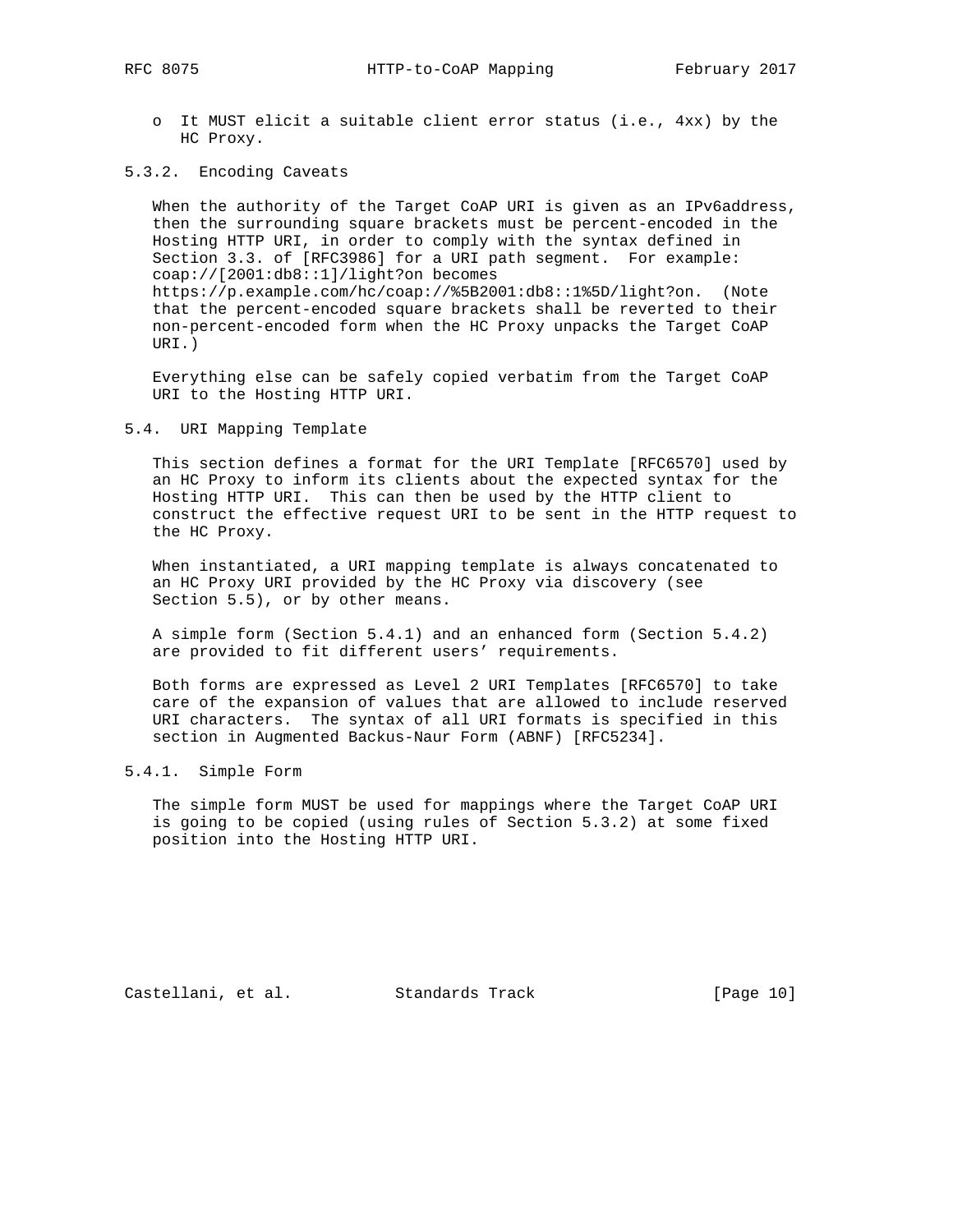The "tu" template variable is defined below using the ABNF rules from [RFC3986], Sections 3.2.2, 3.2.3, 3.3, and 3.4. It is intended to be used in a template definition to represent a Target CoAP URI:

```
 tu = [ ( "coap:" / "coaps:" ) "//" ] host [ ":" port ] path-abempty
      [ "?" query ]
```
 Note that the same considerations as in Section 5.3.1 apply, in that the CoAP scheme may be omitted from the Hosting HTTP URI.

```
5.4.1.1. Examples
```
 All the following examples (given as a specific URI mapping template, a Target CoAP URI, and the produced Hosting HTTP URI) use https://p.example.com/hc/ as the HC Proxy URI. Note that these examples all define mapping templates that deviate from the default template of Section 5.3 in order to illustrate the use of the above template variables.

1. Target CoAP URI is a query argument of the Hosting HTTP URI:

?target\_uri={+tu}

coap://s.example.com/light

```
 => https://p.example.com/hc/?target_uri=coap://s.example.com/light
```
whereas

coaps://s.example.com/light

=> https://p.example.com/hc/?target\_uri=coaps://s.example.com/light

```
 2. Target CoAP URI in the path component of the Hosting HTTP URI:
```
forward/{+tu}

```
 coap://s.example.com/light
```
=> https://p.example.com/hc/forward/coap://s.example.com/light

whereas

coaps://s.example.com/light

=> https://p.example.com/hc/forward/coaps://s.example.com/light

Castellani, et al. Standards Track [Page 11]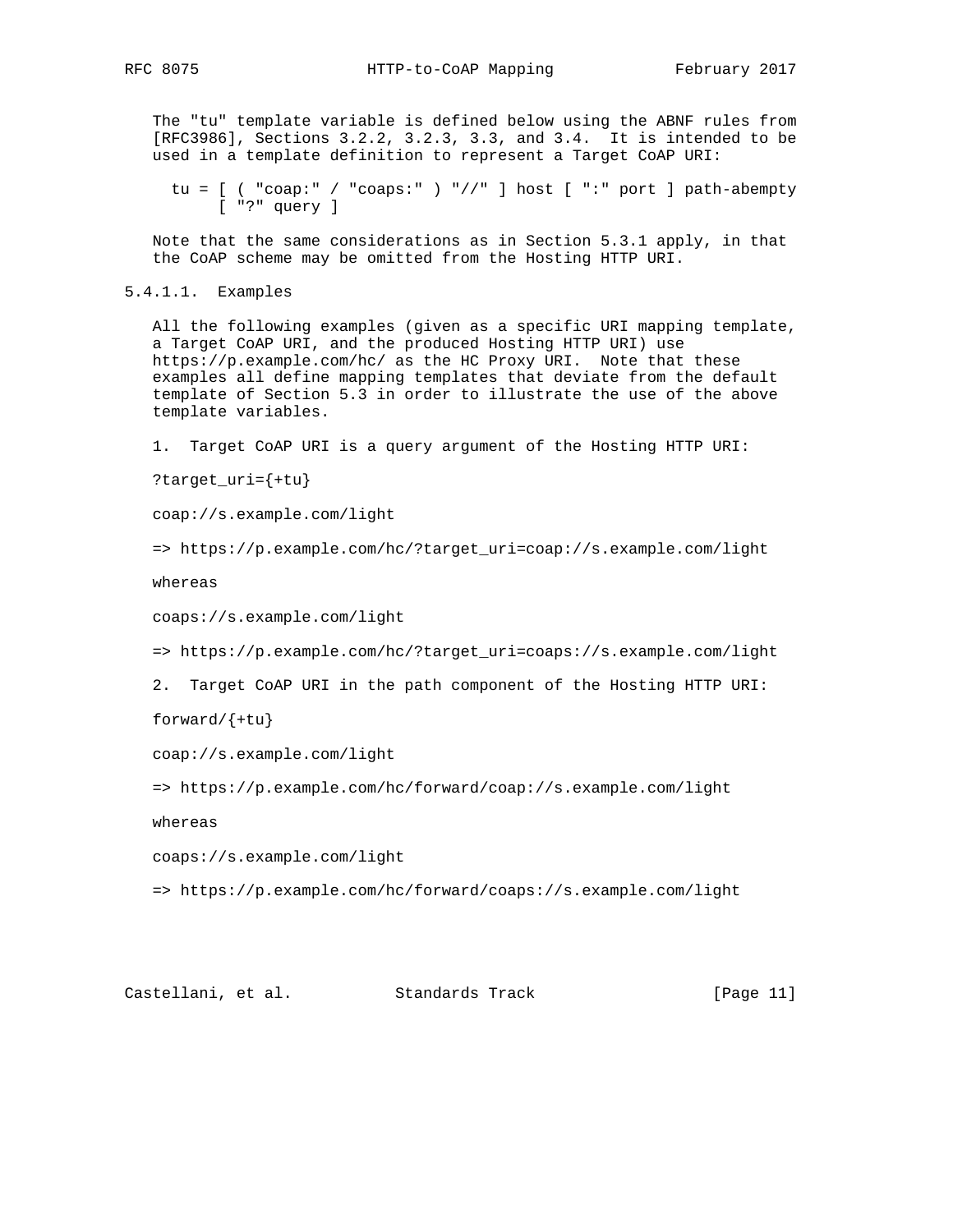3. Target CoAP URI is a query argument of the Hosting HTTP URI; client decides to omit the scheme because a default is agreed beforehand between client and proxy:

?coap\_uri={+tu}

coap://s.example.com/light

=> https://p.example.com/hc/?coap\_uri=s.example.com/light

5.4.2. Enhanced Form

 The enhanced form can be used to express more sophisticated mappings of the Target CoAP URI into the Hosting HTTP URI, i.e., mappings that do not fit into the simple form.

 There MUST be at most one instance of each of the following template variables in a URI mapping template definition:

```
 s = "coap" / "coaps" ; from [RFC7252], Sections 6.1 and 6.2
     hp = host [":" port] ; from [RFC3986], Sections 3.2.2 and 3.2.3
 p = path-abempty ; from [RFC3986], Section 3.3
 q = query ; from [RFC3986], Section 3.4
 qq = [ "?" query ] ; qq is empty if and only if 'query' is empty
```
 The qq form is used when the path and the (optional) query components are to be copied verbatim from the Target CoAP URI into the Hosting HTTP URI, i.e., as  ${+\mathrm{p}}{\mathrm{+qq}}$ . Instead, the q form is used when the query and path are mapped as separate entities, e.g., as in "coap\_path={+p}&coap\_query={+q}". So q and qq MUST be used in mutual exclusion in a template definition.

## 5.4.2.1. Examples

 All the following examples (given as a specific URI mapping template, a Target CoAP URI, and the produced Hosting HTTP URI) use https://p.example.com/hc/ as the HC Proxy URI.

 1. Target CoAP URI components in path segments and optional query in query component:

 ${+s}/{+hp}{+pp}{+p}$ 

coap://s.example.com/light

=> https://p.example.com/hc/coap/s.example.com/light

Castellani, et al. Standards Track [Page 12]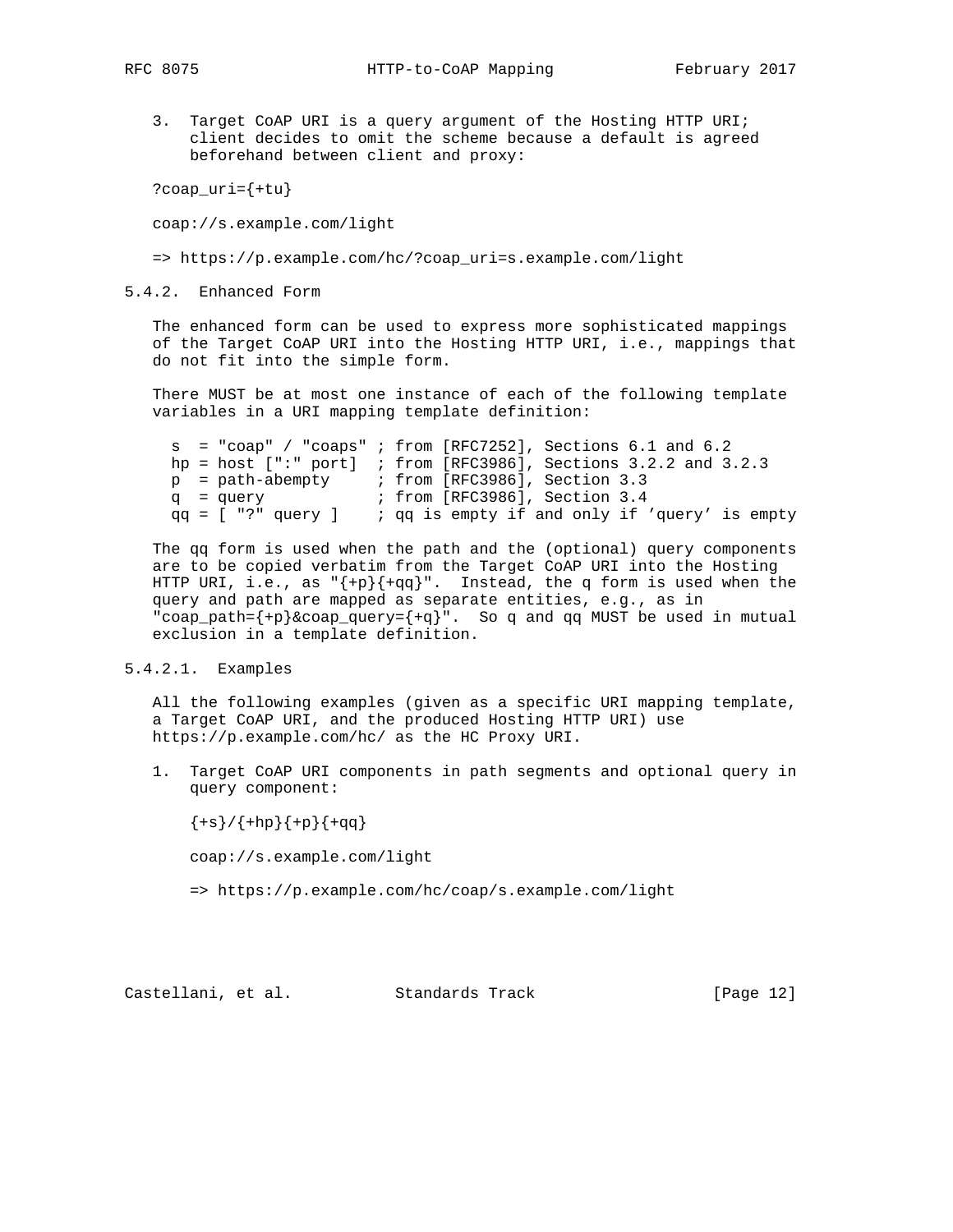whereas

coap://s.example.com/light?on

=> https://p.example.com/hc/coap/s.example.com/light?on

2. Target CoAP URI components split in individual query arguments:

?s={+s}&hp={+hp}&p={+p}&q={+q}

coap://s.example.com/light

=> https://p.example.com/hc/?s=coap&hp=s.example.com&p=/light&q=

whereas

coaps://s.example.com/light?on

=> https://p.example.com/hc/?s=coaps&hp=s.example.com&p=/light&q=on

5.5. Discovery

 In order to accommodate site-specific needs while allowing third parties to discover the proxy function, the HC Proxy SHOULD publish information related to the location and syntax of the HC Proxy function using the CoRE Link Format [RFC6690] interface.

 To this aim, a new Resource Type, "core.hc", is defined in this document. It can be used as the value for the "rt" attribute in a query to the "/.well-known/core" resource in order to locate the URI where the HC Proxy function is anchored, i.e., the HC Proxy URI.

 Along with it, the new target attribute "hct" is defined in this document. This attribute MAY be returned in a "core.hc" link to provide the URI mapping template associated with the mapping resource. The default template given in Section 5.3, i.e.,  $\{+tu\}$ , MUST be assumed if no "hct" attribute is found in a returned link. If a "hct" attribute is present in a returned link, the client MUST use it to create a Hosting HTTP URI.

 The URI mapping SHOULD be discoverable (as specified in [RFC6690]) on both the HTTP and the CoAP side of the HC Proxy, with one important difference: on the CoAP side, the link associated with the "core.hc" resource always needs an explicit anchor parameter referring to the HTTP origin [RFC6454], while on the HTTP interface, the context URI of the link may be equal to the HTTP origin of the discovery request: in that case, the anchor parameter is not needed.

Castellani, et al. Standards Track [Page 13]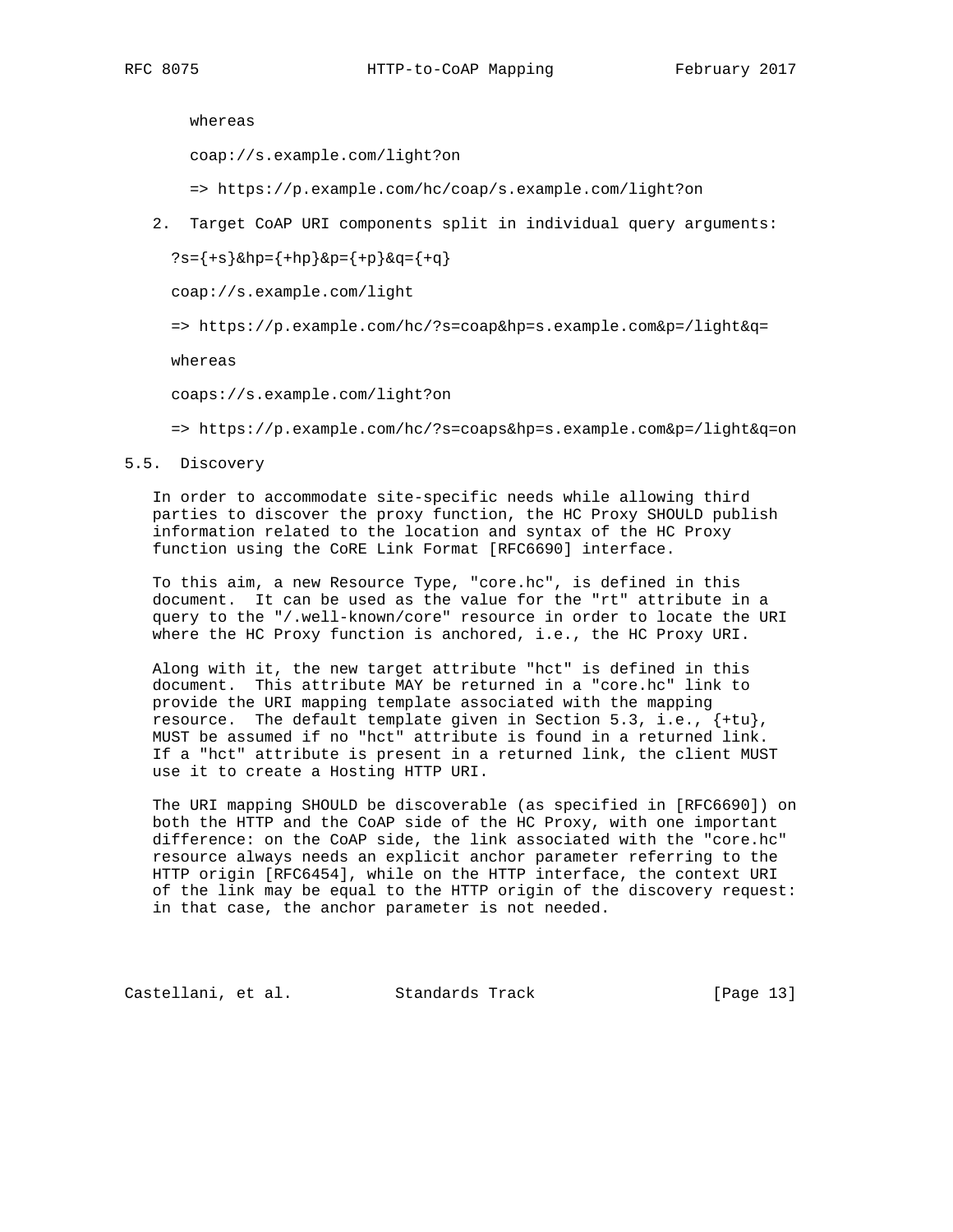## 5.5.1. Examples

 o The first example exercises the CoAP interface and assumes that the default template, {+tu}, is used. For example, a smartphone may discover the public HC Proxy before leaving the home network. Then, when outside the home network, the smartphone will be able to query the appropriate home sensor.

Req: GET coap://[ff02::fd]/.well-known/core?rt=core.hc

- Res: 2.05 Content </hc/>;anchor="https://p.example.com";rt="core.hc"
- o The second example -- also on the CoAP side of the HC Proxy uses a custom template, i.e., one where the CoAP URI is carried inside the query component, thus the returned link carries the URI Template to be used in an explicit "hct" attribute:

Req: GET coap://[ff02::fd]/.well-known/core?rt=core.hc

 Res: 2.05 Content </hc/>;anchor="https://p.example.com";  $rt="core.hc"$ ; hct="?uri= ${+tu}$ "

 On the HTTP side, link information can be serialized in more than one way:

- o using the 'application/link-format' content type:
	- Req: GET /.well-known/core?rt=core.hc HTTP/1.1 Host: p.example.com
	- Res: HTTP/1.1 200 OK Content-Type: application/link-format Content-Length: 19

</hc/>;rt="core.hc"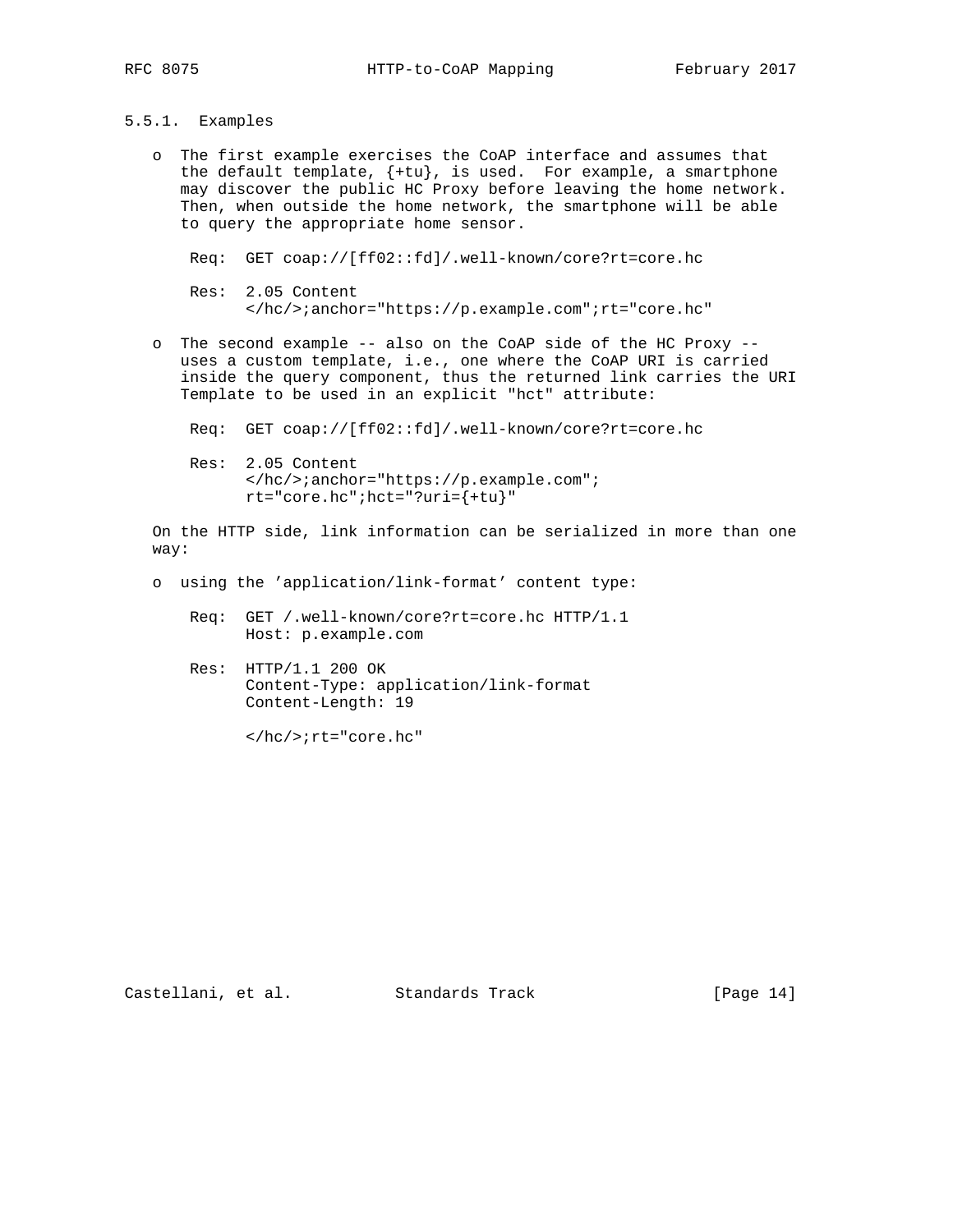- o using the 'application/link-format+json' content type as defined in [CoRE-JSON-CBOR]:
	- Req: GET /.well-known/core?rt=core.hc HTTP/1.1 Host: p.example.com
	- Res: HTTP/1.1 200 OK Content-Type: application/link-format+json Content-Length: 32

```
 [{"href":"/hc/","rt":"core.hc"}]
```
- 6. Media Type Mapping
- 6.1. Overview

 An HC Proxy needs to translate HTTP media types (Section 3.1.1.1 of [RFC7231]) and content codings (Section 3.1.2.2 of [RFC7231]) into CoAP content-formats (Section 12.3 of [RFC7252]), and vice versa.

 Media type translation can happen in GET, PUT, or POST requests going from HTTP to CoAP, in 2.xx (i.e., successful) responses going from CoAP to HTTP, and in 4.xx/5.xx error responses with a diagnostic payload. Specifically, PUT and POST need to map both the Content- Type and Content-Encoding HTTP headers into a single CoAP Content- Format option, whereas GET needs to map Accept and Accept-Encoding HTTP headers into a single CoAP Accept option. To generate the HTTP response, the CoAP Content-Format option is mapped back to a suitable HTTP Content-Type and Content-Encoding combination.

 An HTTP request carrying a Content-Type and Content-Encoding combination that the HC Proxy is unable to map to an equivalent CoAP Content-Format SHALL elicit a 415 (Unsupported Media Type) response by the HC Proxy.

 On the content negotiation side, failure to map Accept and Accept-\* headers SHOULD be silently ignored: the HC Proxy SHOULD therefore forward as a CoAP request with no Accept option. The HC Proxy thus disregards the Accept/Accept-\* header fields by treating the response as if it is not subject to content negotiation, as mentioned in Section 5.3 of [RFC7231]. However, an HC Proxy implementation is free to attempt mapping a single Accept header in a GET request to multiple CoAP GET requests, each with a single Accept option, which are then tried in sequence until one succeeds. Note that an HTTP Accept \*/\* MUST be mapped to a CoAP request without an Accept option.

 While the CoAP-to-HTTP direction always has a well-defined mapping (with the exception examined in Section 6.2), the HTTP-to-CoAP

Castellani, et al. Standards Track [Page 15]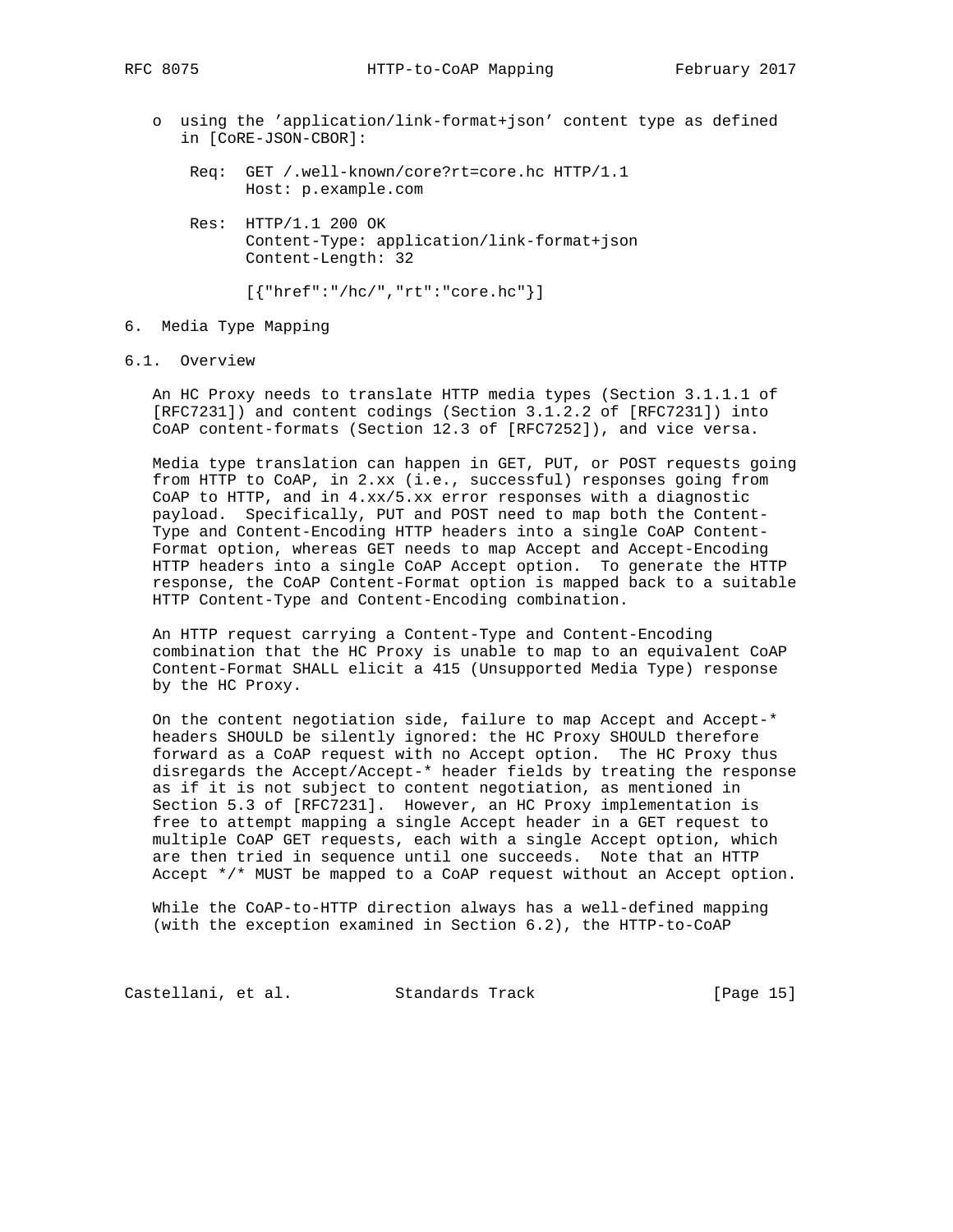direction is more problematic because the source set, i.e., potentially 1000+ IANA-registered media types, is much bigger than the destination set, i.e., the mere six values initially defined in Section 12.3 of [RFC7252].

 Depending on the tight/loose coupling with the application(s) for which it proxies, the HC Proxy could implement different media type mappings.

 When tightly coupled, the HC Proxy knows exactly which content formats are supported by the applications and can be strict when enforcing its forwarding policies in general, and the media type mapping in particular.

 On the other hand, when the HC Proxy is a general purpose ALG, being too strict could significantly reduce the amount of traffic that it would be able to successfully forward. In this case, the "loose" media type mapping detailed in Section 6.3 MAY be implemented.

 The latter grants more evolution of the surrounding ecosystem, at the cost of allowing more attack surface. In fact, as a result of such strategy, payloads would be forwarded more liberally across the unconstrained/constrained network boundary of the communication path.

# 6.2. 'application/coap-payload' Media Type

 If the HC Proxy receives a CoAP response with a Content-Format that it does not recognize (e.g., because the value has been registered after the proxy has been deployed, or the CoAP server uses an experimental value that is not registered), then the HC Proxy SHALL return a generic "application/coap-payload" media type with numeric parameter "cf" as defined in Section 9.2.

 For example, the CoAP content-format '60' ("application/cbor") would be represented by "application/coap-payload;cf=60", if the HC Proxy doesn't recognize the content-format '60'.

 An HTTP client may use the media type "application/coap-payload" as a means to send a specific content-format to a CoAP server via an HC Proxy if the client has determined that the HC Proxy does not directly support the type mapping it needs. This case may happen when dealing, for example, with newly registered, yet to be registered, or experimental CoAP content-formats. However, unless explicitly configured to allow pass-through of unknown content formats, the HC Proxy SHOULD NOT forward requests carrying a Content- Type or Accept header with an "application/coap-payload", and return an appropriate client error instead.

Castellani, et al. Standards Track [Page 16]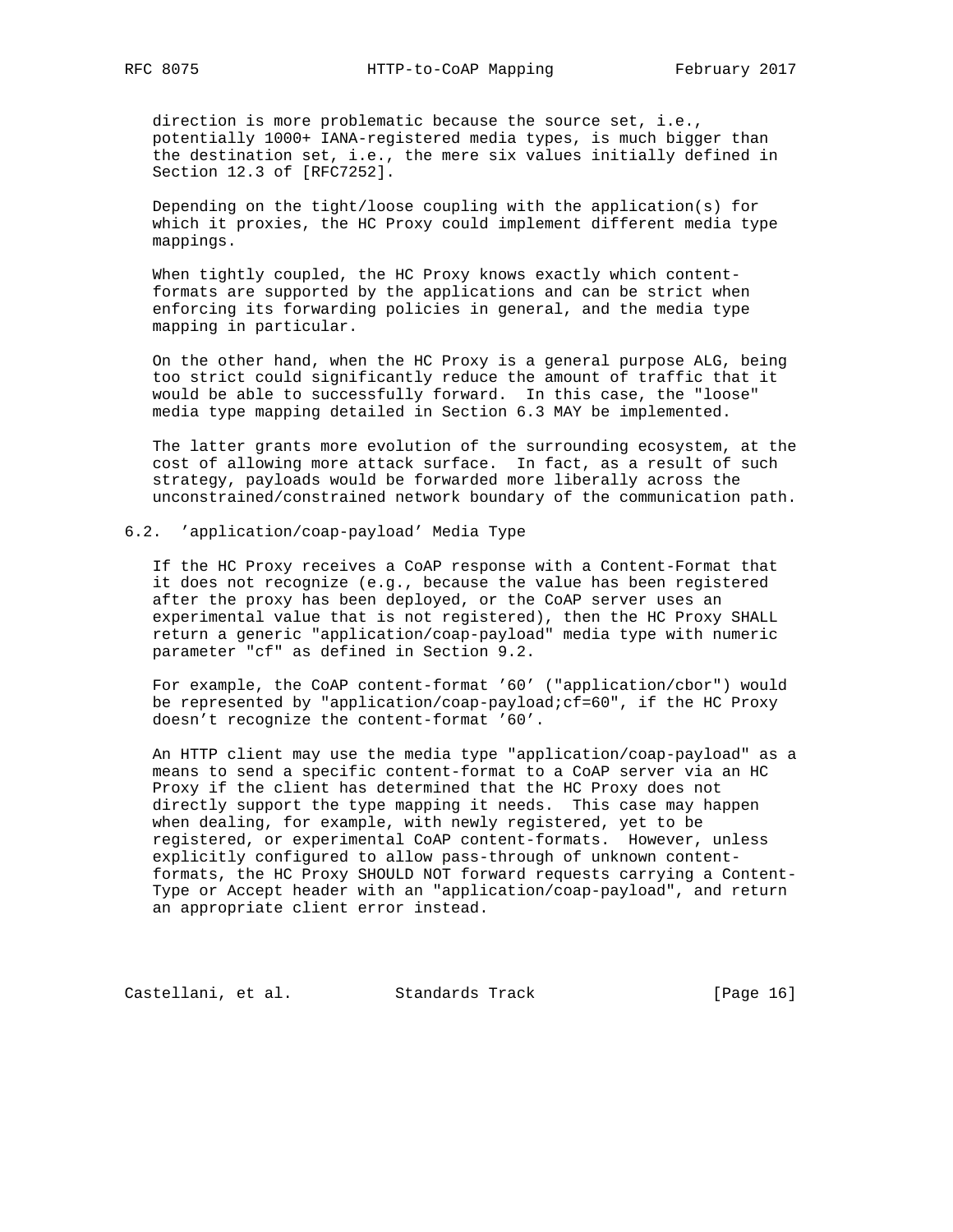### 6.3. Loose Media Type Mapping

 By structuring the type information in a super-class (e.g., "text") followed by a finer-grained sub-class (e.g., "html"), and optional parameters (e.g., "charset=utf-8"), Internet media types provide a rich and scalable framework for encoding the type of any given entity.

 This approach is not applicable to CoAP, where content-formats conflate an Internet media type (potentially with specific parameters) and a content coding into one small integer value.

 To remedy this loss of flexibility, we introduce the concept of a "loose" media type mapping, where media types that are specializations of a more generic media type can be aliased to their super-class and then mapped (if possible) to one of the CoAP content formats. For example, "application/soap+xml" can be aliased to "application/xml", which has a known conversion to CoAP. In the context of this "loose" media type mapping, "application/ octet-stream" can be used as a fallback when no better alias is found for a specific media type.

 Table 1 defines the default lookup table for the "loose" media type mapping. It is expected that an implementation can refine it because either application-specific knowledge is given or new Content-Formats are defined. Given an input media type, the table returns its best generalized media type using the most specific match, i.e., the table entries are compared to the input in top to bottom order until an entry matches.

| Internet media type pattern | Generalized media type   |
|-----------------------------|--------------------------|
| application/*+xml           | application/xml          |
| application/*+json          | application/json         |
| application/*+cbor          | application/cbor         |
| text/xml                    | application/xml          |
| text/*                      | text/plain               |
| $\star$ / $\star$           | application/octet-stream |

Table 1: Media Type Generalization Lookup Table

 The "loose" media type mapping is an OPTIONAL feature. Implementations supporting this kind of mapping should provide a flexible way to define the set of media type generalizations allowed.

Castellani, et al. Standards Track [Page 17]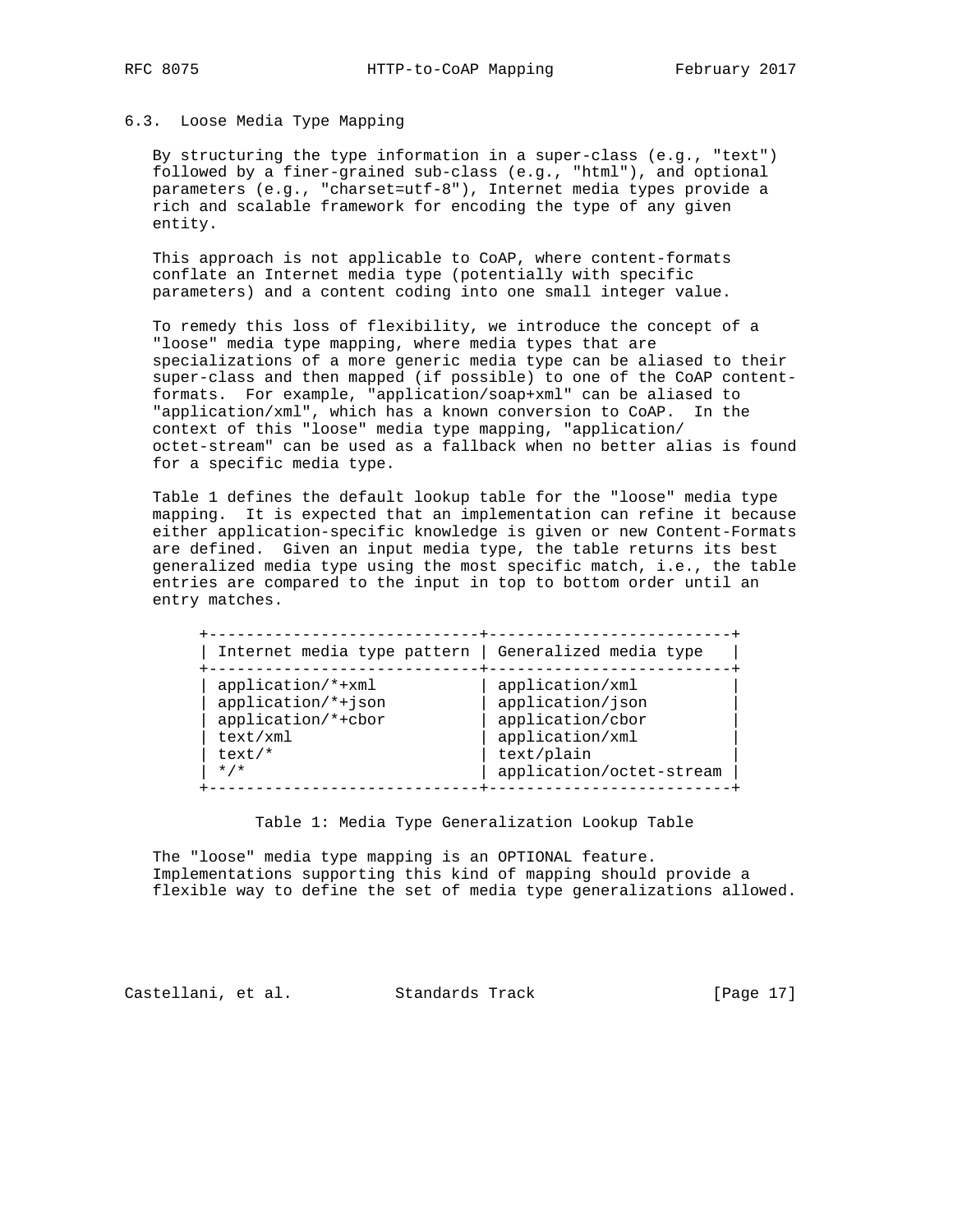### 6.4. Media Type to Content-Format Mapping Algorithm

 This section defines the algorithm used to map an HTTP Internet media type to its correspondent CoAP content-format; it can be used as a building block for translating HTTP Content-Type and Accept headers into CoAP Content-Format and Accept Options.

 The algorithm uses an IANA-maintained table, "CoAP Content-Formats", as established by Section 12.3 of [RFC7252] plus, possibly, any locally defined extension of it. Optionally, the table and lookup mechanism described in Section 6.3 can be used if the implementation chooses so.

 Note that the algorithm assumes an "identity" Content-Encoding and expects the resource body has been already successfully content decoded or transcoded to the desired format.

In the following (Figure 2):

- o media\_type is the media type to translate;
- o coap\_cf\_registry is a lookup table matching the "CoAP Content- Formats" registry; and
- o loose\_mapper is an optional lookup table describing the loose media type mappings (e.g., the one defined in Table 1).

The full source code is provided in Appendix A.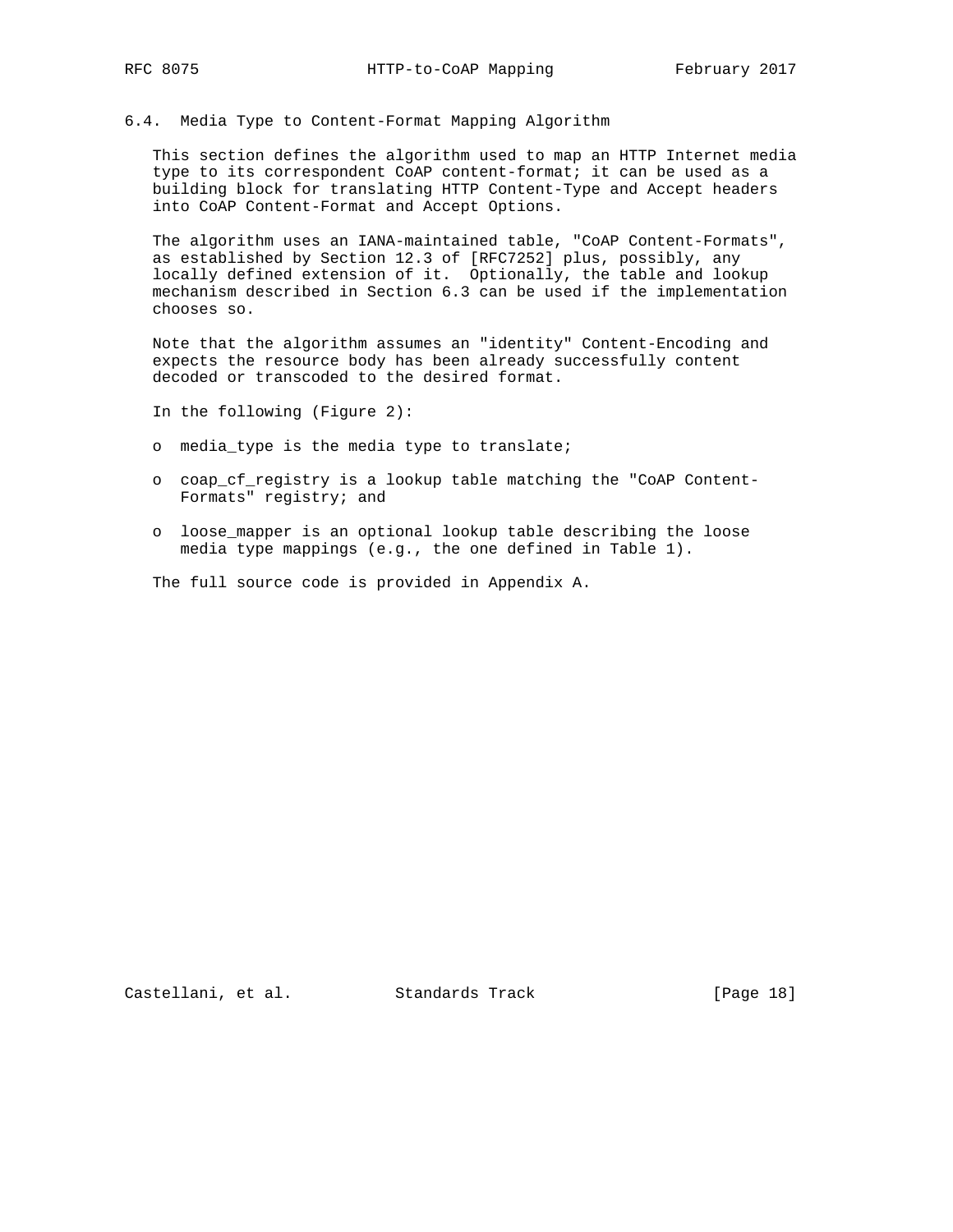def mt2cf(media\_type, encoding=None, coap\_cf\_registry=CoAPContentFormatRegistry(), loose\_mapper=None): """Return a CoAP Content-Format given an Internet media type and its optional encoding. The current (as of 2016/10/24) "CoAP Content-Formats" registry is supplied by default. An optional 'loose-mapping' implementation can be supplied by the caller.""" assert media\_type is not None assert coap\_cf\_registry is not None

 # Lookup the "CoAP Content-Formats" registry content\_format = coap\_cf\_registry.lookup(media\_type, encoding)

 # If an exact match is not found and a loose mapper has been # supplied, try to use it to get a media type with which to # retry the "CoAP Content-Formats" registry lookup. if content\_format is None and loose\_mapper is not None: content\_format = coap\_cf\_registry.lookup( loose\_mapper.lookup(media\_type), encoding)

return content\_format

### Figure 2

- 6.5. Content Transcoding
- 6.5.1. General

 Payload content transcoding is an OPTIONAL feature. Implementations supporting this feature should provide a flexible way to define the set of transcodings allowed.

 The HC Proxy might decide to transcode the received representation to a different (compatible) format when an optimized version of a specific format exists. For example, an XML-encoded resource could be transcoded to Efficient XML Interchange (EXI) format, or a JSON encoded resource into Concise Binary Object Representation (CBOR) [RFC7049], effectively achieving compression without losing any information.

 However, there are a few important factors to keep in mind when enabling a transcoding function:

 1. Maliciously crafted inputs coming from the HTTP side might inflate in size (see, for example, Section 4.2 of [RFC7049]), therefore creating a security threat for both the HC Proxy and the target resource.

Castellani, et al. Standards Track [Page 19]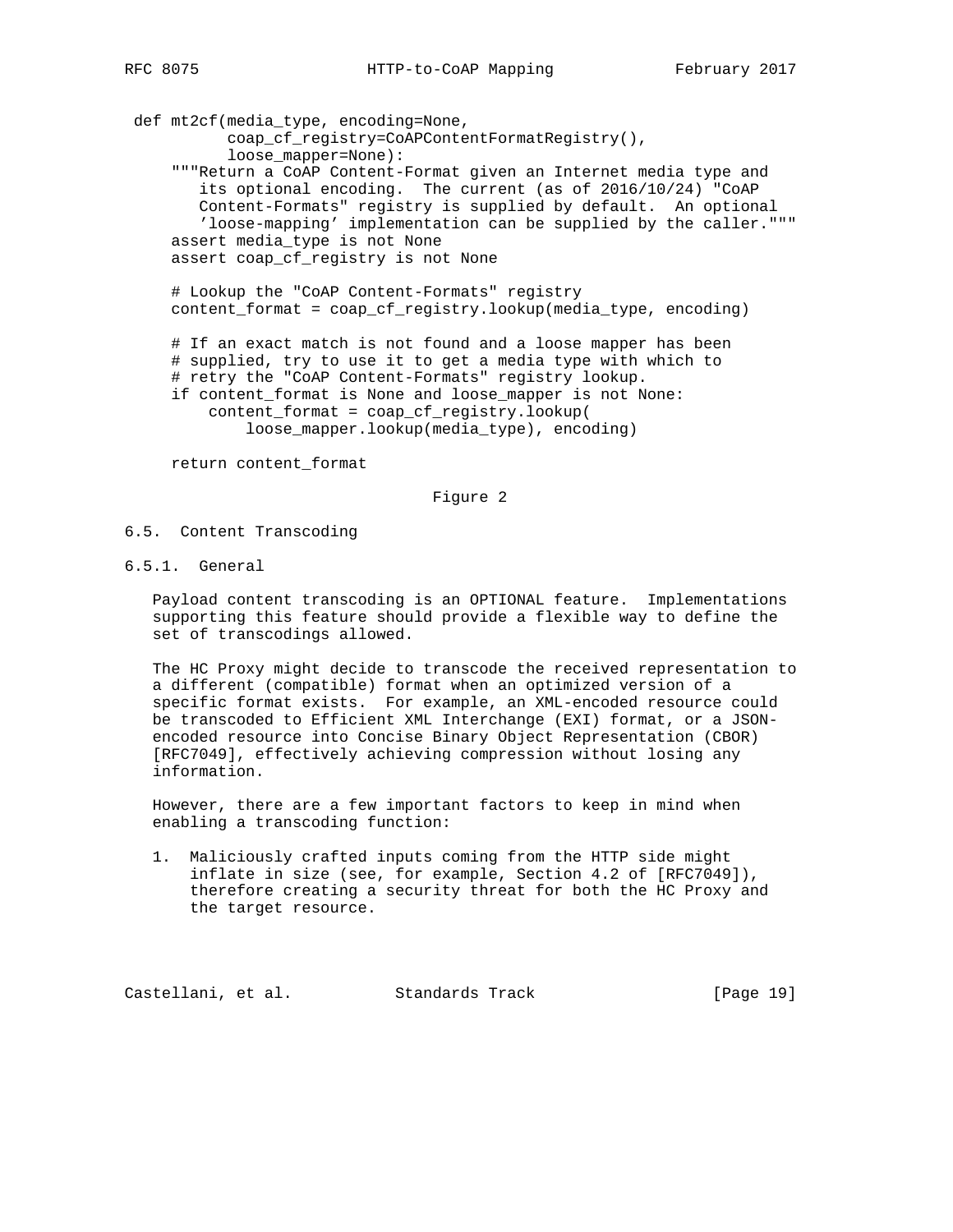- 2. Transcoding can lose information in non-obvious ways. For example, encoding an XML document using schema-informed EXI encoding leads to a loss of information when the destination does not know the exact schema version used by the encoder. That means that whenever the HC Proxy transcodes "application/xml" to "application/exi", in-band metadata could be lost.
- 3. When the Content-Type is mapped, there is a risk that the content with the destination type would have malware not active in the source type.

 It is crucial that these risks are well understood and carefully weighed against the actual benefits before deploying the transcoding function.

## 6.5.2. CoRE Link Format

 The CoRE Link Format [RFC6690] is a set of links (i.e., URIs and their formal relationships) that is carried as content payload in a CoAP response. These links usually include CoAP URIs that might be translated by the HC Proxy to the correspondent HTTP URIs using the implemented URI mapping function (see Section 5). Such a translation process would inspect the forwarded traffic and attempt to rewrite the body of resources with an application/link-format media type, mapping the embedded CoAP URIs to their HTTP counterparts. Some potential issues with this approach are:

- 1. The client may be interested in retrieving original (unaltered) CoAP payloads through the HC Proxy, not modified versions.
- 2. Tampering with payloads is incompatible with resources that are integrity protected (although this is a problem with transcoding in general).
- 3. The HC Proxy needs to fully understand syntax and semantics defined in [RFC6690], otherwise there is an inherent risk to corrupt the payloads.

 Therefore, CoRE Link Format payload should only be transcoded at the risk and discretion of the proxy implementer.

## 6.6. Diagnostic Payloads

 CoAP responses may, in certain error cases, contain a diagnostic message in the payload explaining the error situation, as described in Section 5.5.2 of [RFC7252]. If present, the CoAP diagnostic payload SHOULD be copied into the HTTP response body with the media type of the response set to "text/plain;charset=utf-8". The CoAP

Castellani, et al. Standards Track [Page 20]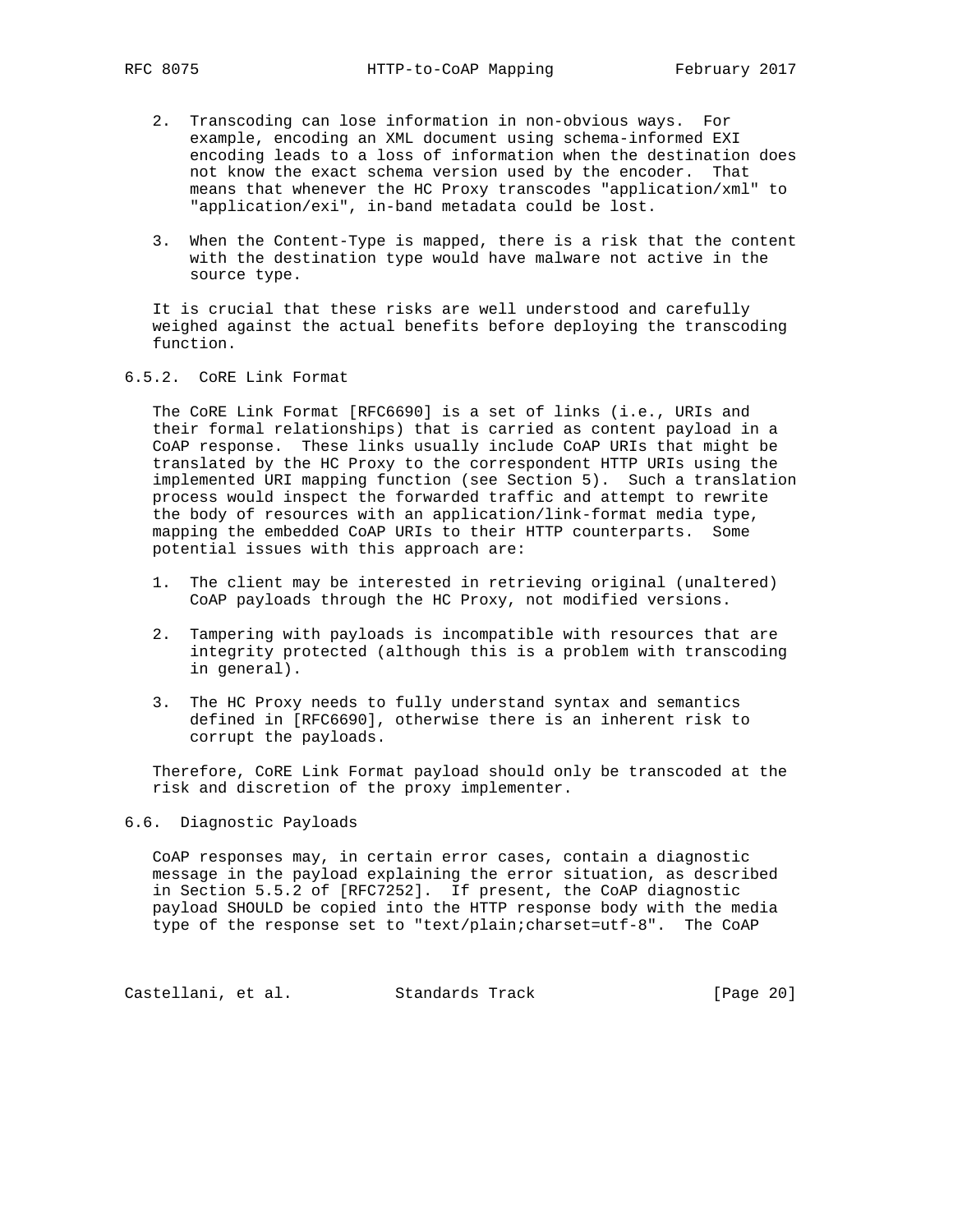diagnostic payload MUST NOT be copied into the HTTP reason-phrase, since it potentially contains CR-LF characters that are incompatible with HTTP reason-phrase syntax.

7. Response Code Mapping

 Table 2 defines the HTTP response status codes to which each CoAP response code SHOULD be mapped. Multiple HTTP status codes in the second column for a given CoAP response code indicates that multiple HTTP responses are possible for the same CoAP response code, depending on the conditions cited in the Notes (see the third column and text below the table).

| CoAP Response Code            | HTTP Status Code           | Note           |
|-------------------------------|----------------------------|----------------|
| 2.01 Created                  | 201 Created                | $\mathbf{1}$   |
| 2.02 Deleted                  | 200 OK                     | 2              |
|                               | 204 No Content             | 2              |
| $2.03$ Valid                  | 304 Not Modified           | 3              |
|                               | $200 \Omega K$             | $\overline{4}$ |
| 2.04 Changed                  | 200 OK                     | 2              |
|                               | 204 No Content             | $\overline{a}$ |
| 2.05 Content                  | 200 OK                     |                |
| 2.31 Continue                 | N/A                        | 10             |
| 4.00 Bad Request              | 400 Bad Request            |                |
| 4.01 Unauthorized             | 403 Forbidden              | 5              |
| 4.02 Bad Option               | 400 Bad Request            | 6              |
|                               | 500 Internal Server Error  | 6              |
| 4.03 Forbidden                | 403 Forbidden              |                |
| 4.04 Not Found                | 404 Not Found              |                |
| 4.05 Method Not Allowed       | 400 Bad Request            | 7              |
|                               | 405 Method Not Allowed     | 7              |
| 4.06 Not Acceptable           | 406 Not Acceptable         |                |
| 4.08 Request Entity Incomplt. | N/A                        | 10             |
| 4.12 Precondition Failed      | 412 Precondition Failed    |                |
| 4.13 Request Ent. Too Large   | 413 Payload Too Large      | 11             |
| 4.15 Unsupported Content-Fmt. | 415 Unsupported Media Type |                |
| 5.00 Internal Server Error    | 500 Internal Server Error  |                |
| 5.01 Not Implemented          | 501 Not Implemented        |                |
| 5.02 Bad Gateway              | 502 Bad Gateway            |                |
| 5.03 Service Unavailable      | 503 Service Unavailable    | 8              |
| 5.04 Gateway Timeout          | 504 Gateway Timeout        |                |
| 5.05 Proxying Not Supported   | 502 Bad Gateway            | 9              |

Table 2: CoAP-HTTP Response Code Mappings

Castellani, et al. Standards Track [Page 21]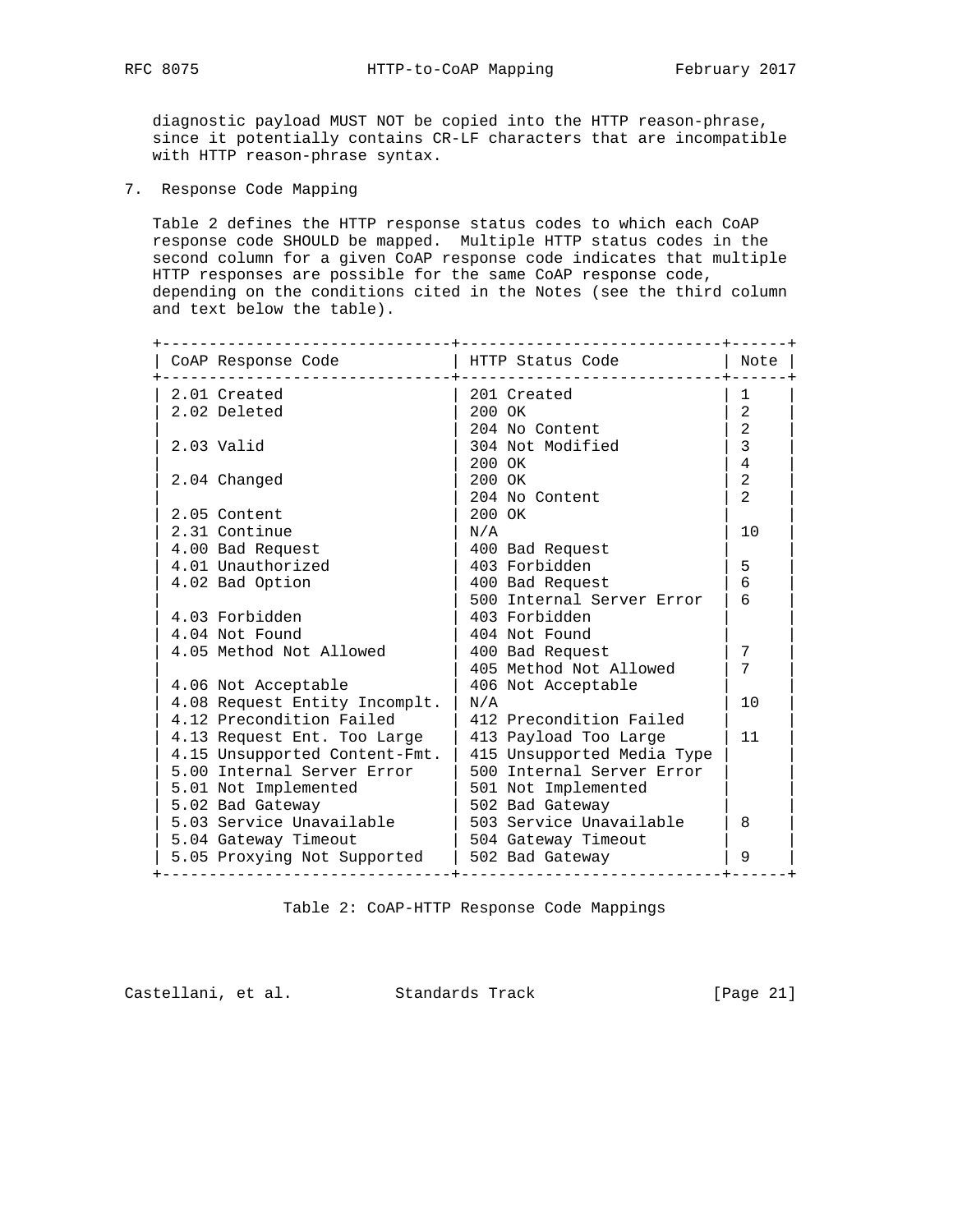Notes:

- 1. A CoAP server may return an arbitrary format payload along with this response. If present, this payload MUST be returned as an entity in the HTTP 201 response. Section 6.3.2 of [RFC7231] does not put any requirement on the format of the entity. (In the past, [RFC2616] did. Note that [RFC2616] has been obsoleted by [RFC7230].)
- 2. The HTTP code is 200 or 204, respectively, for the case where a CoAP server returns a payload or not. [RFC7231], Section 6.3 requires code 200 in case a representation of the action result is returned for DELETE/POST/PUT, and code 204 if not. Hence, a proxy MUST transfer any CoAP payload contained in a CoAP 2.02 response to the HTTP client using a 200 OK response.
- 3. HTTP code 304 (Not Modified) is sent if the HTTP client performed a conditional HTTP request and the CoAP server responded with 2.03 (Valid) to the corresponding CoAP validation request. Note that Section 4.1 of [RFC7232] puts some requirements on header fields that must be present in the HTTP 304 response.
- 4. A 200 response to a CoAP 2.03 occurs only when the HC Proxy, for efficiency reasons, is running a local cache. An unconditional HTTP GET that produces a cache-hit could trigger a revalidation (i.e., a conditional GET) on the CoAP side. The proxy receiving 2.03 updates the freshness of its cached representation and returns it to the HTTP client.
- 5. An HTTP 401 Unauthorized (Section 3.1 of [RFC7235]) response is not applicable because there is no equivalent of WWW-Authenticate in CoAP, which is mandatory in an HTTP 401 response.
- 6. If the proxy has a way to determine that the Bad Option is due to the straightforward mapping of a client request header into a CoAP option, then returning HTTP 400 (Bad Request) is appropriate. In all other cases, the proxy MUST return HTTP 500 (Internal Server Error) stating its inability to provide a suitable translation to the client's request.
- 7. A CoAP 4.05 (Method Not Allowed) response SHOULD normally be mapped to an HTTP 400 (Bad Request) code, because the HTTP 405 response would require specifying the supported methods -- which are generally unknown. In this case, the HC Proxy SHOULD also return an HTTP reason-phrase in the HTTP status line that starts with the string "CoAP server returned 4.05" in order to

Castellani, et al. Standards Track [Page 22]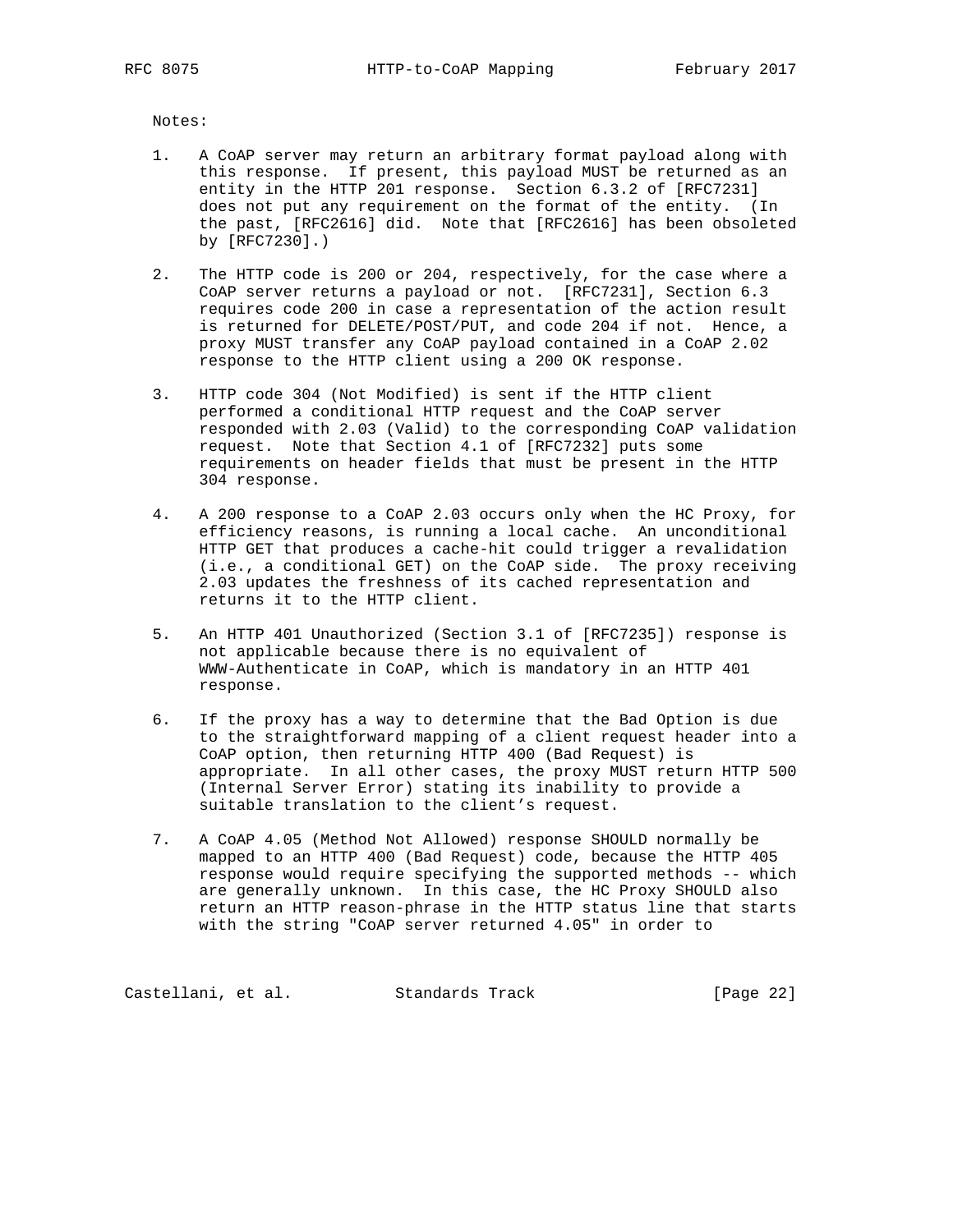facilitate troubleshooting. However, if the HC Proxy has more granular information about the supported methods for the requested resource (e.g., via a Resource Directory ([CoRE-RD])), then it MAY send back an HTTP 405 (Method Not Allowed) with a properly filled in "Allow" response-header field (Section 7.4.1 of [RFC7231]).

- 8. The value of the HTTP "Retry-After" response-header field is taken from the value of the CoAP Max-Age Option, if present.
- 9. This CoAP response can only happen if the proxy itself is configured to use a CoAP forward-proxy (Section 5.7 of [RFC7252]) to execute some, or all, of its CoAP requests.
- 10. Only used in CoAP block-wise transfer [RFC7959] between HC Proxy and CoAP server; never translated into an HTTP response.
- 11. Only returned to the HTTP client if the HC Proxy was unable to successfully complete the request by retrying it with CoAP block-wise transfer; see Section 8.3.
- 8. Additional Mapping Guidelines
- 8.1. Caching and Congestion Control

 An HC Proxy should cache CoAP responses and reply whenever applicable with a cached representation of the requested resource.

 If the HTTP client drops the connection after the HTTP request was made, an HC Proxy should wait for the associated CoAP response and cache it if possible. Subsequent requests to the HC Proxy for the same resource can use the result present in cache, or, if a response has still to come, the HTTP requests will wait on the open CoAP request.

 According to [RFC7252], a proxy must limit the number of outstanding requests to a given CoAP server to NSTART. To limit the amount of aggregate traffic to a constrained network, the HC Proxy should also put a limit on the number of concurrent CoAP requests pending on the same constrained network; further incoming requests may either be queued or be dropped (returning 503 Service Unavailable). This limit and the proxy queueing/dropping behavior should be configurable.

 Highly volatile resources that are being frequently requested may be observed [RFC7641] by the HC Proxy to keep their cached representation fresh while minimizing the amount of CoAP traffic in the constrained network (see Section 8.2).

Castellani, et al. Standards Track [Page 23]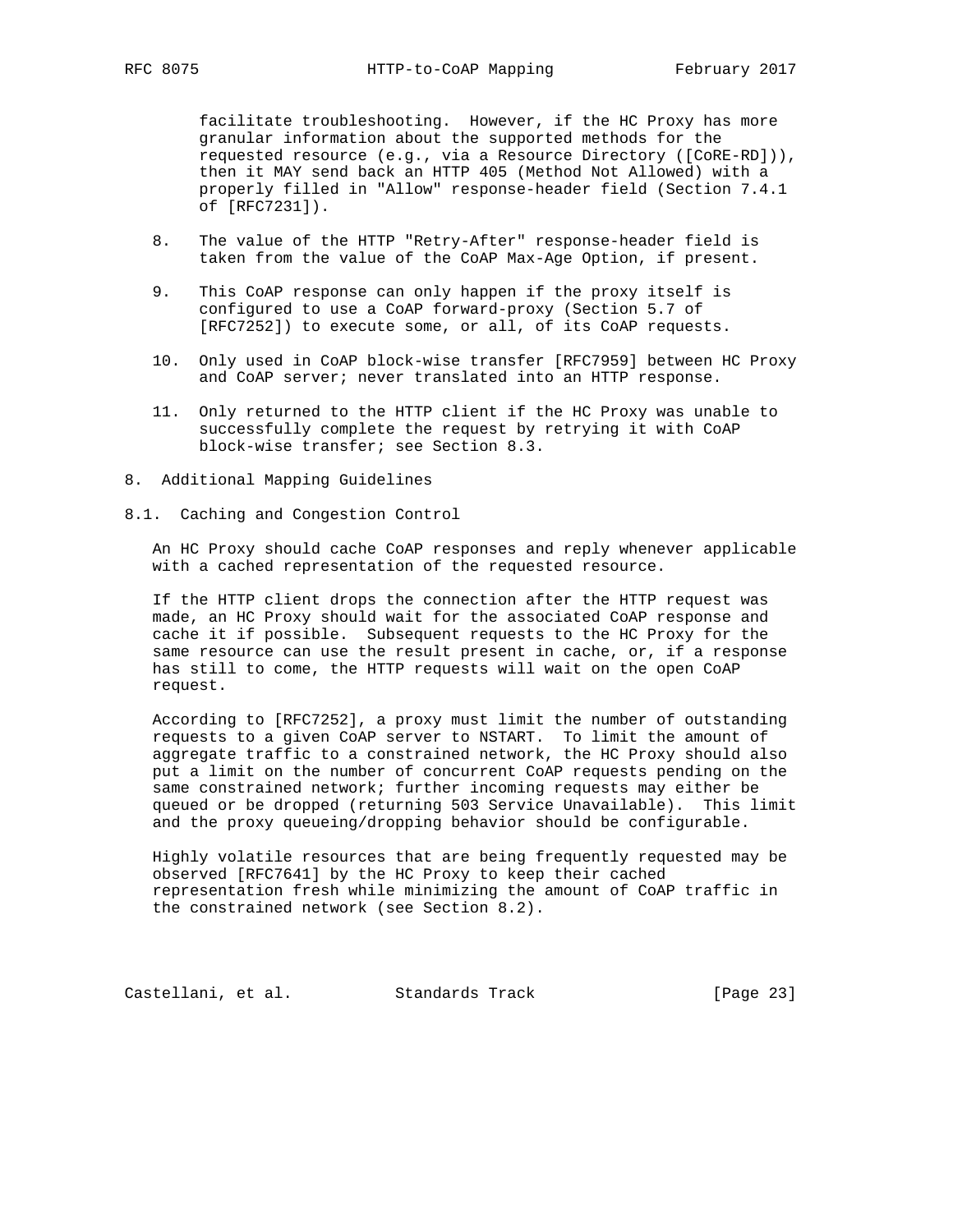## 8.2. Cache Refresh via Observe

 There are cases where using the CoAP observe protocol [RFC7641] to handle proxy cache refresh is preferable to the validation mechanism based on the entity-tag (ETag) as defined in [RFC7252]. Such scenarios include sleepy CoAP nodes -- with possibly high variance in requests' distribution -- which would greatly benefit from a server driven cache update mechanism. Ideal candidates for CoAP observe are also crowded or very low throughput networks, where reduction of the total number of exchanged messages is an important requirement.

 This subsection aims at providing a practical evaluation method to decide whether refreshing a cached resource R is more efficiently handled via ETag validation or by establishing an observation on R. The idea being that the HC Proxy proactively installs an observation on a "popular enough" resource and actively monitors:

a. Its update pattern on the CoAP side

b. The request pattern on the HTTP side

 and uses the formula below to determine whether the observation should be kept alive or shut down.

 Let T\_R be the mean time between two client requests to resource R, let T\_C be the mean time between two representation changes of R, and let M\_R be the mean number of CoAP messages per second exchanged to and from resource R. If we assume that the initial cost for establishing the observation is negligible, an observation on R reduces M\_R if and only if T\_R < 2\*T\_C with respect to using ETag validation, that is, if and only if the mean arrival rate of requests for resource R is greater than half the change rate of R.

When observing the resource R, M R is always upper bounded by  $2/T$  C.

8.3. Use of CoAP Block-Wise Transfer

 An HC Proxy SHOULD support CoAP block-wise transfers [RFC7959] to allow transport of large CoAP payloads while avoiding excessive link layer fragmentation in constrained networks and to cope with small datagram buffers in CoAP endpoints as described in [RFC7252], Section 4.6.

 An HC Proxy SHOULD attempt to retry a payload-carrying CoAP PUT or POST request with block-wise transfer if the destination CoAP server responded with 4.13 (Request Entity Too Large) to the original request. An HC Proxy SHOULD attempt to use block-wise transfer when sending a CoAP PUT or POST request message that is larger than

Castellani, et al. Standards Track [Page 24]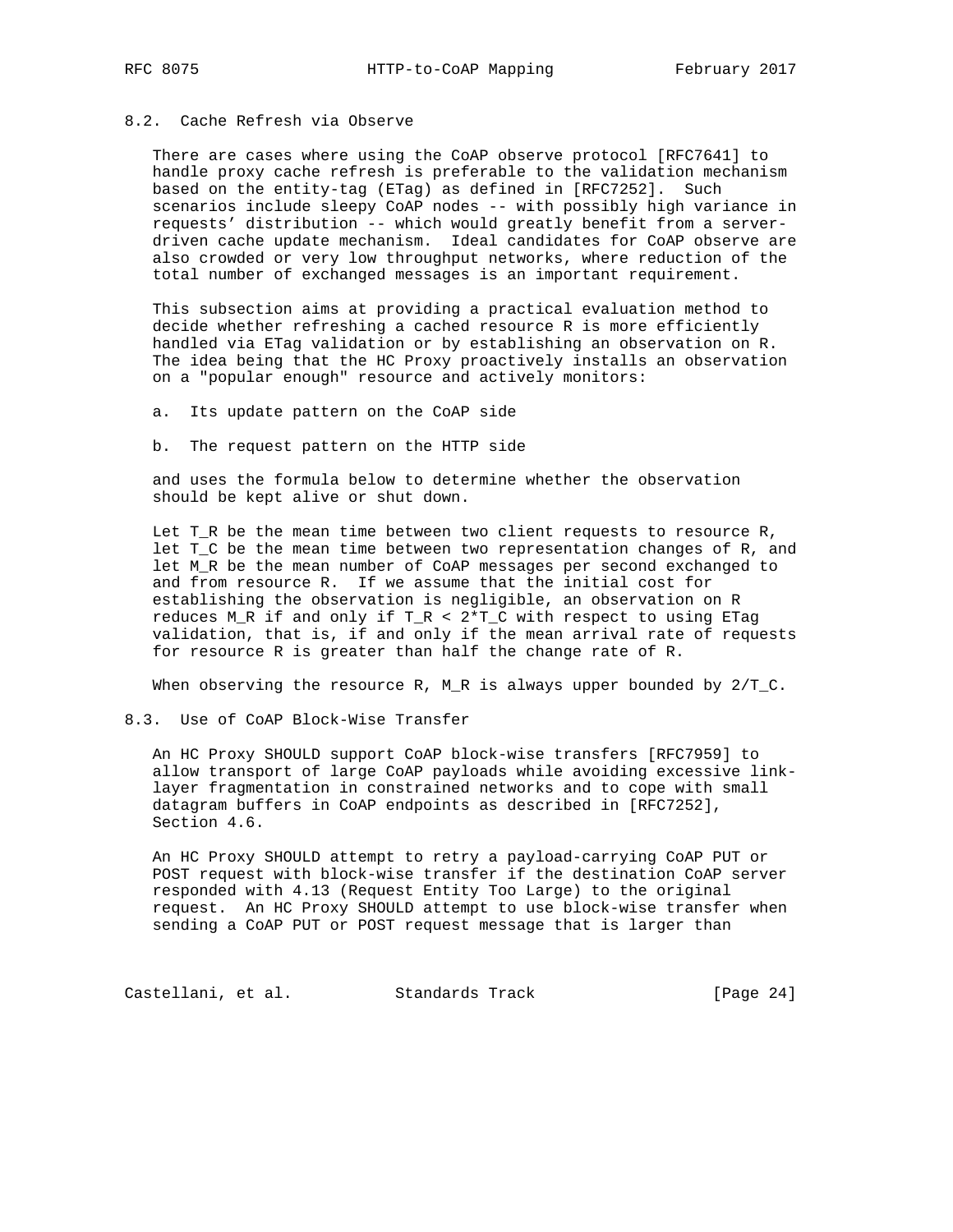BLOCKWISE\_THRESHOLD bytes. The value of BLOCKWISE\_THRESHOLD is implementation specific; for example, it can be:

- o Calculated based on a known or typical UDP datagram buffer size for CoAP endpoints, or
- o Set to N times the known size of a link-layer frame in a constrained network where, e.g., N=5, or
- o Preset to a known IP MTU value, or
- o Set to a known Path MTU value.

 The value BLOCKWISE\_THRESHOLD, or the parameters from which it is calculated, should be configurable in a proxy implementation. The maximum block size the proxy will attempt to use in CoAP requests should also be configurable.

 The HC Proxy SHOULD detect CoAP endpoints not supporting block-wise transfers. This can be done by checking for a 4.02 (Bad Option) response returned by an endpoint in response to a CoAP request with a Block\* Option, and subsequent absence of the 4.02 in response to the same request without Block\* Options. This allows the HC Proxy to be more efficient, not attempting repeated block-wise transfers to CoAP servers that do not support it.

# 8.4. CoAP Multicast

 An HC Proxy MAY support CoAP multicast. If it does, the HC Proxy sends out a multicast CoAP request if the Target CoAP URI's authority is a multicast IP literal or resolves to a multicast IP address. If the HC Proxy does not support CoAP multicast, it SHOULD respond 403 (Forbidden) to any valid HTTP request that maps to a CoAP multicast request.

 Details related to supporting CoAP multicast are currently out of scope of this document since in a proxy scenario, an HTTP client typically expects to receive a single response, not multiple. However, an HC Proxy that implements CoAP multicast may include application-specific functions to aggregate multiple CoAP responses into a single HTTP response. We suggest using the "application/http" Internet media type (Section 8.3.2 of [RFC7230]) to enclose a set of one or more HTTP response messages, each representing the mapping of one CoAP response.

 For further considerations related to the handling of multicast requests, see Section 10.1.

Castellani, et al. Standards Track [Page 25]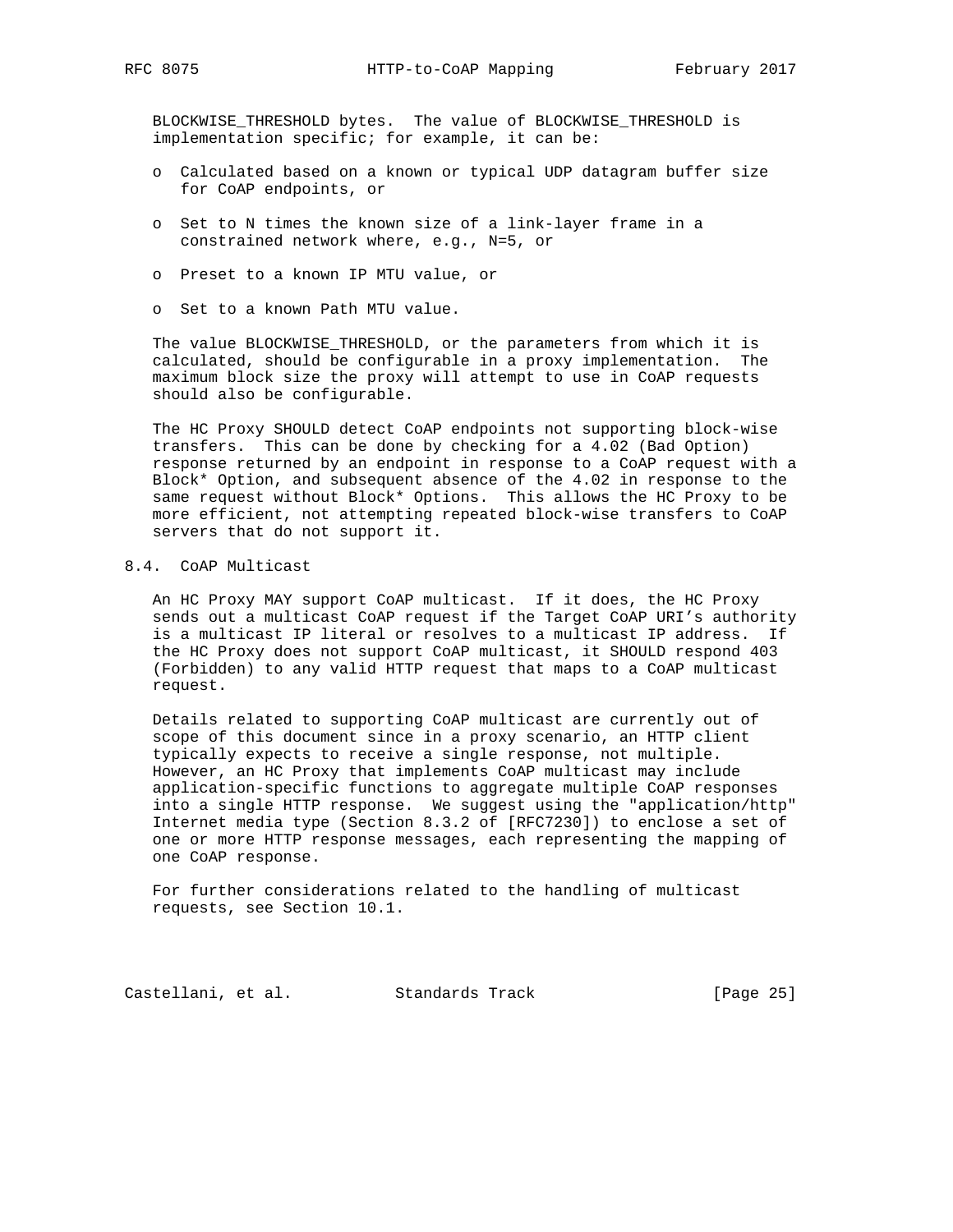## 8.5. Timeouts

 If the CoAP server takes a long time in responding, the HTTP client or any other proxy in between may timeout. Further discussion of timeouts in HTTP is available in Section 6.5 of [RFC7230].

 An HC Proxy MUST define an internal timeout for each pending CoAP request, because the CoAP server may silently die before completing the request. Assuming the proxy uses confirmable CoAP requests, such timeout value T SHOULD be

T = MAX\_RTT + MAX\_SERVER\_RESPONSE\_DELAY

 where MAX\_RTT is defined in [RFC7252] and MAX\_SERVER\_RESPONSE\_DELAY is defined as the worst-case expected response delay of the CoAP server. If unknown, a default value of 250 seconds can be used for MAX\_SERVER\_RESPONSE\_DELAY as in Section 2.5 of [RFC7390].

9. IANA Considerations

9.1. New 'core.hc' Resource Type

 This document registers a new Resource Type (rt=) Link Target Attribute, 'core.hc', in the "Resource Type (rt=) Link Target Attribute Values" subregistry under the "Constrained RESTful Environments (CoRE) Parameters" registry.

Attribute Value: core.hc

Description: HTTP-to-CoAP mapping base resource.

Reference: See Section 5.5 of RFC 8075.

9.2. New 'coap-payload' Internet Media Type

 This document defines the "application/coap-payload" media type with a single parameter "cf". This media type represents any payload that a CoAP message can carry, having a content-format that can be identified by an integer in range 0-65535 corresponding to a CoAP Content-Format parameter ([RFC7252], Section 12.3). The parameter "cf" is the integer defining the CoAP content-format.

Type name: application

Subtype name: coap-payload

 Required parameters: "cf" (CoAP Content-Format integer in range 0-65535 denoting the content-format of the CoAP payload carried, as

Castellani, et al. Standards Track [Page 26]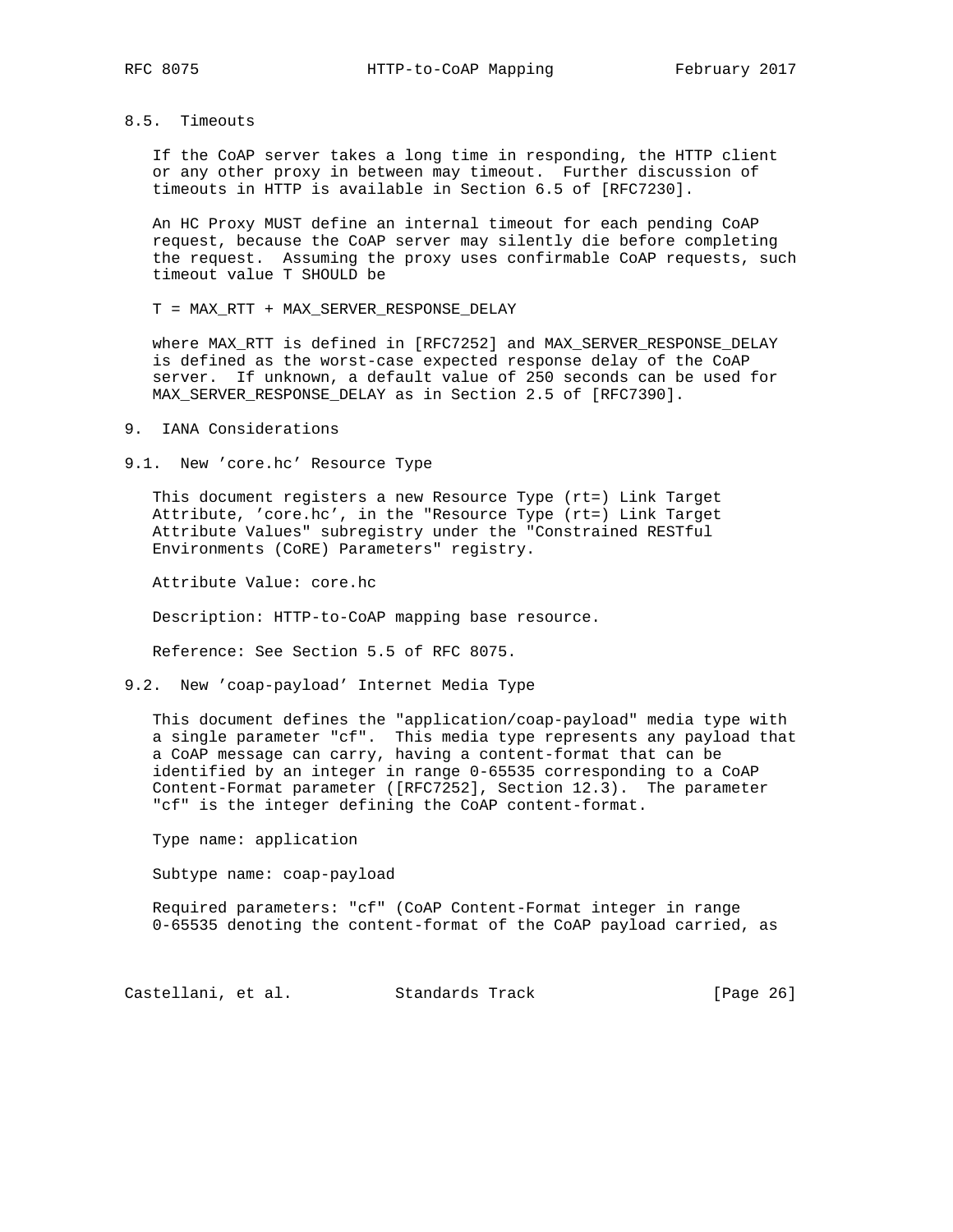defined by the "CoAP Content-Formats" subregistry that is part of the "Constrained RESTful Environments (CoRE) Parameters" registry).

Optional parameters: None

 Encoding considerations: Common use is BINARY. The specific CoAP content-format encoding considerations for the selected Content- Format ("cf" parameter) apply. The encoding can vary based on the value of the "cf" parameter.

 Security considerations: The specific CoAP content-format security considerations for the selected Content-Format ("cf" parameter) apply.

 Interoperability considerations: This media type can never be used directly in CoAP messages because there are no means available to encode the mandatory "cf" parameter in CoAP.

Published specification: RFC 8075

Applications that use this media type: HTTP-to-CoAP proxies.

 Fragment identifier considerations: CoAP does not support URI fragments; therefore, a CoAP payload fragment cannot be identified. Fragments are not applicable for this media type.

Additional information:

Deprecated alias names for this type: N/A

Magic number(s): N/A

File extension(s): N/A

Macintosh file type code(s): N/A

Person and email address to contact for further information:

Esko Dijk ("esko@ieee.org")

Intended usage: COMMON

Restrictions on usage:

 An application (or user) can only use this media type if it has to represent a CoAP payload of which the specified CoAP Content-Format is an unrecognized number, such that a proper translation directly to the equivalent HTTP media type is not possible.

Castellani, et al. Standards Track [Page 27]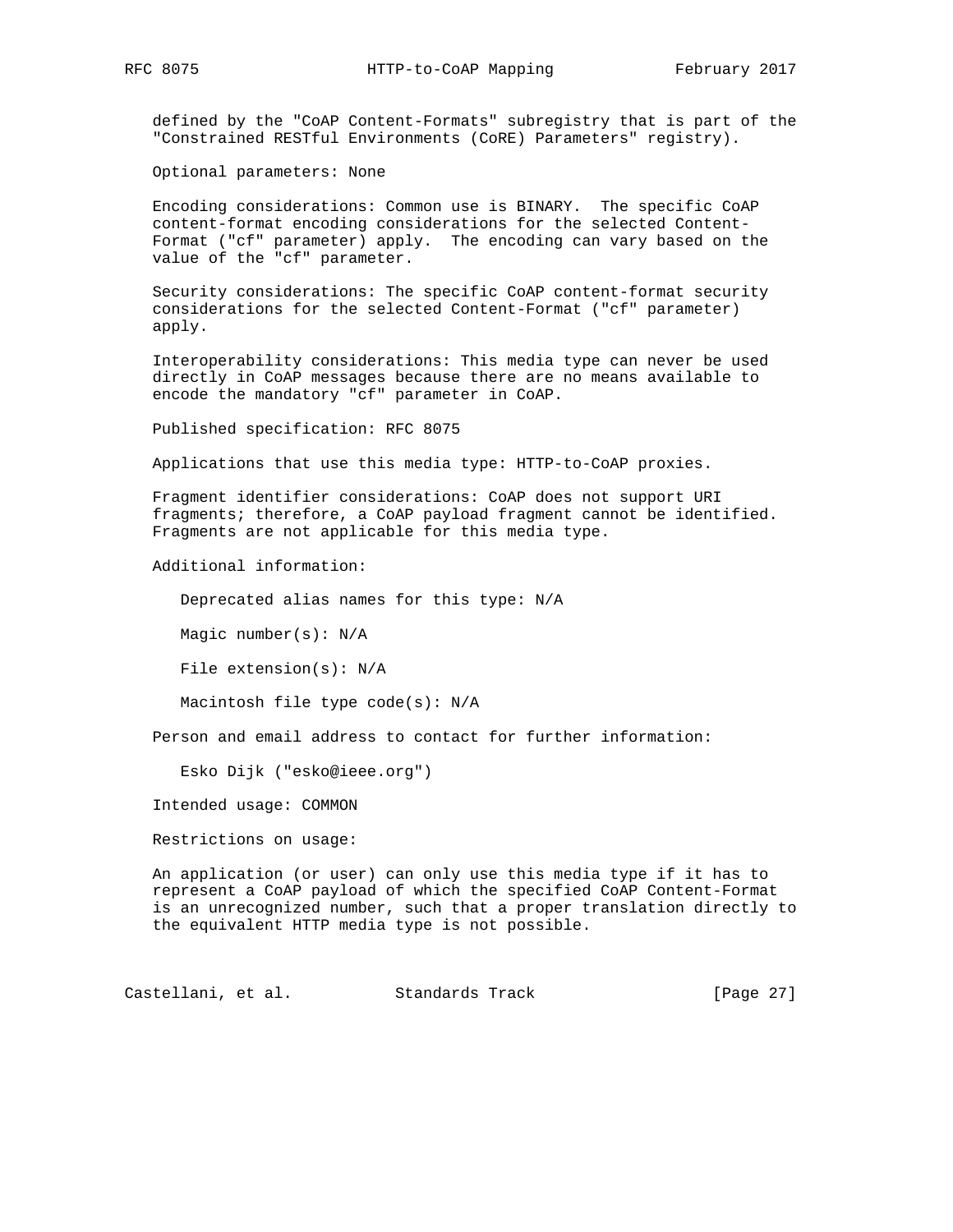Author: CoRE WG

Change controller: IETF

Provisional registration: No

10. Security Considerations

 The security considerations in Section 9.2 of [RFC7230] apply in full to the HC Proxy. This section discusses security aspects and requirements that are specific to the deployment and operation of an HC Proxy.

 An HC Proxy located at the boundary of a constrained network is an easy single point of failure for reducing availability. As such, special care should be taken in designing, developing, and operating it, keeping in mind that, in most cases, it has fewer limitations than the constrained devices it is serving. In particular, its quality of implementation and operation -- i.e., use of current software development practices, careful selection of third-party libraries, sane configuration defaults, and an expedited way to upgrade a running instance -- are all essential attributes of the HC Proxy.

 The correctness of request parsing in general (including any content transcoding), and of URI translation in particular, is essential to the security of the HC Proxy function. This is especially true when the constrained network hosts devices with genuinely limited capabilities. For this purpose, see also Sections 9.3, 9.4, 9.5 and 9.6 of [RFC7230] for well-known issues related to HTTP request parsing and Section 11.1 of [RFC7252] for an overview of CoAP specific concerns related to URI processing -- in particular, the potential impact on access control mechanisms that are based on URIs.

 An HC Proxy MUST implement Transport Layer Security (TLS) with a Pre- Shared Key (PSK) [RFC4279] and SHOULD implement TLS [RFC5246] with support for client authentication using X.509 certificates. A prerequisite of the latter is the availability of a Certification Authority (CA) to issue suitable certificates. Although this can be a challenging requirement in certain application scenarios, it is worth noting that there exist open-source tools (e.g., [OpenSSL]) that can be used to set up and operate an application-specific CA.

 By default, the HC Proxy MUST authenticate all incoming requests prior to forwarding them to the CoAP server. This default behavior MAY be explicitly disabled by an administrator.

Castellani, et al. Standards Track [Page 28]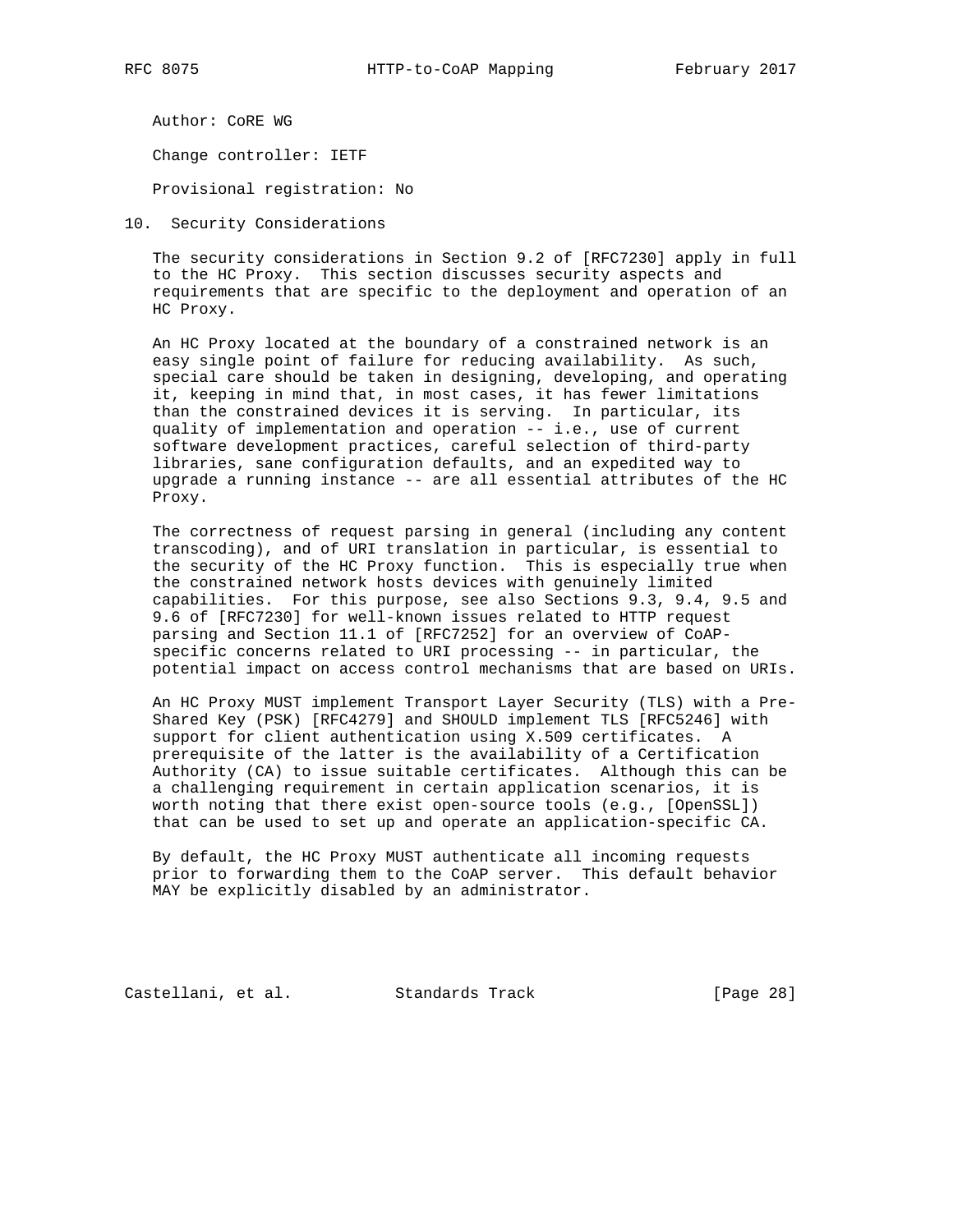The following subparagraphs categorize and discuss a set of specific security issues related to the translation, caching, and forwarding functionality exposed by an HC Proxy.

### 10.1. Multicast

 Multicast requests impose a non-trivial cost on the constrained network and endpoints and might be exploited as a DoS attack vector (see also Section 10.2). From a privacy perspective, they can be used to gather detailed information about the resources hosted in the constrained network. For example, an outsider that is able to successfully query the "/.well-known/core" resource could obtain a comprehensive list of the target's home appliances and devices. From a security perspective, they can be used to carry out a network reconnaissance attack to gather information about possible vulnerabilities that could be exploited at a later point in time. For these reasons, it is RECOMMENDED that requests to multicast resources are access controlled with a default-deny policy. It is RECOMMENDED that the requestor of a multicast resource be strongly authenticated. If privacy and/or security are first class requirements, for example, whenever the HTTP request transits through the public Internet, the request SHOULD be transported over a mutually authenticated and encrypted TLS connection.

## 10.2. Traffic Overflow

 Due to the typically constrained nature of CoAP nodes, particular attention should be given to the implementation of traffic reduction mechanisms (see Section 8.1), because an inefficient proxy implementation can be targeted by unconstrained Internet attackers. Bandwidth or complexity involved in such attacks is very low.

 An amplification attack to the constrained network may be triggered by a multicast request generated by a single HTTP request that is mapped to a CoAP multicast resource, as discussed in Section 11.3 of [RFC7252].

 The risk likelihood of this amplification technique is higher than an amplification attack carried out by a malicious constrained device (e.g., ICMPv6 flooding, like Packet Too Big, or Parameter Problem on a multicast destination [RFC4732]) since it does not require direct access to the constrained network.

 The feasibility of this attack, which disrupts availability of the targeted CoAP server, can be limited by access controlling the exposed multicast resources, so that only known/authorized users can access such URIs.

Castellani, et al. Standards Track [Page 29]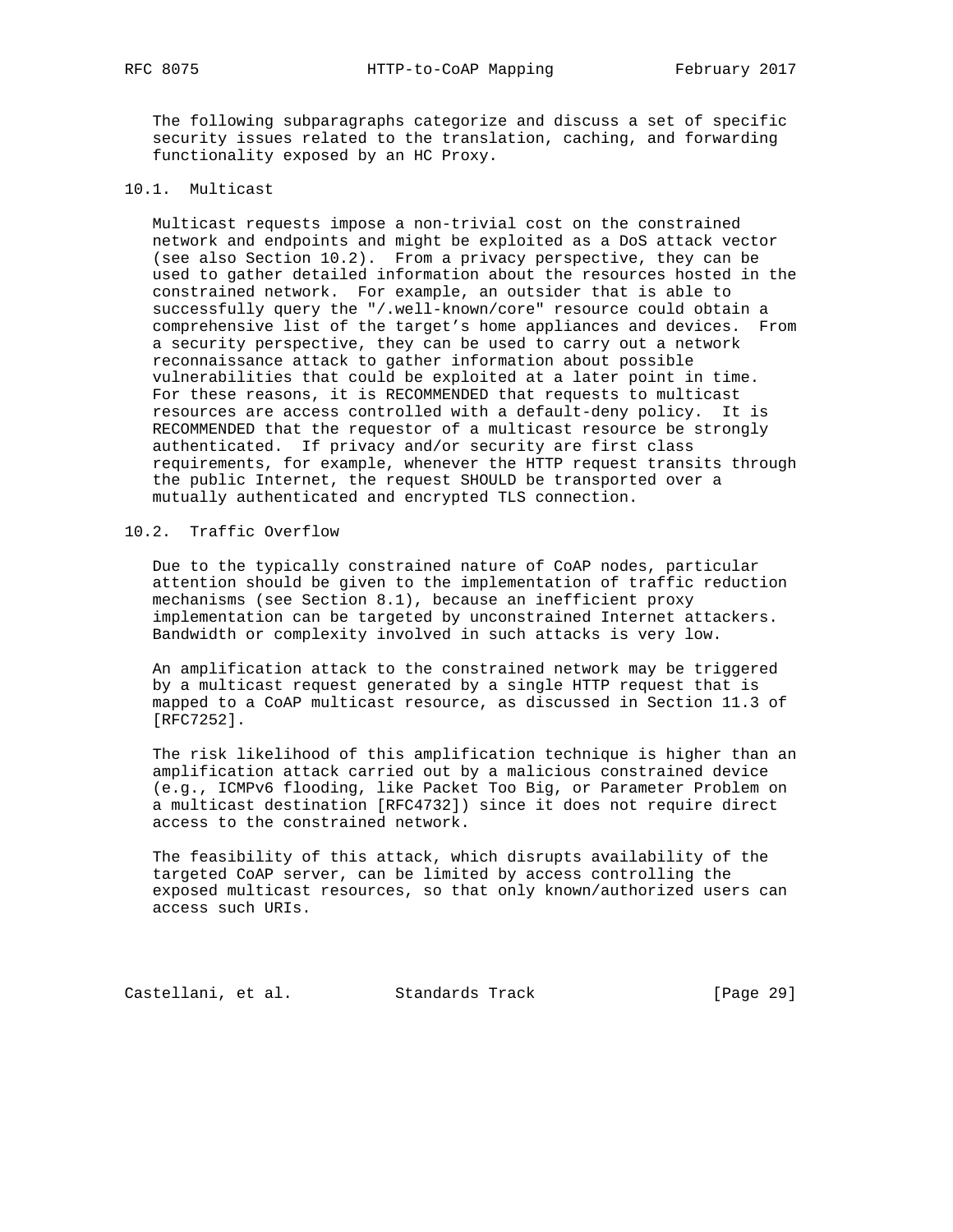## 10.3. Handling Secured Exchanges

 An HTTP request can be sent to the HC Proxy over a secured connection. However, there may not always exist a secure connection mapping to CoAP. For example, a secure distribution method for multicast traffic is complex and may not be implemented (see [RFC7390]).

 An HC Proxy should implement rules for security context translations. For example, all 'https' unicast requests are translated to 'coaps' requests, or 'https' requests are translated to unsecured 'coap' requests. Another rule could specify the security policy and parameters used for Datagram Transport Layer Security (DTLS) sessions [RFC7925]. Such rules will largely depend on the application and network context in which the HC Proxy operates. These rules should be configurable.

 It is RECOMMENDED that, by default, accessing a 'coaps' URI is only allowed from a corresponding 'https' URI.

 By default, an HC Proxy SHOULD reject any secured CoAP client request (i.e., one with a 'coaps' scheme) if there is no configured security policy mapping. This recommendation may be relaxed in case the destination network is believed to be secured by other means. Assuming that CoAP nodes are isolated behind a firewall as in the HC Proxy deployment shown in Figure 1, the HC Proxy may be configured to translate the incoming HTTPS request using plain CoAP (NoSec mode).

10.4. URI Mapping

 The following risks related to the URI mapping described in Section 5 and its use by an HC Proxy have been identified:

 DoS attack on the constrained/CoAP network. Mitigation: by default, deny any Target CoAP URI whose authority is (or maps to) a multicast address. Then explicitly whitelist multicast resources/authorities that are allowed to be dereferenced. See also Section 8.4.

 Leaking information on the constrained/CoAP network resources and topology. Mitigation: by default, deny any Target CoAP URI (especially "/.well-known/core" is a resource to be protected), and then explicitly whitelist resources that are allowed to be seen by clients outside the constrained network.

Castellani, et al. Standards Track [Page 30]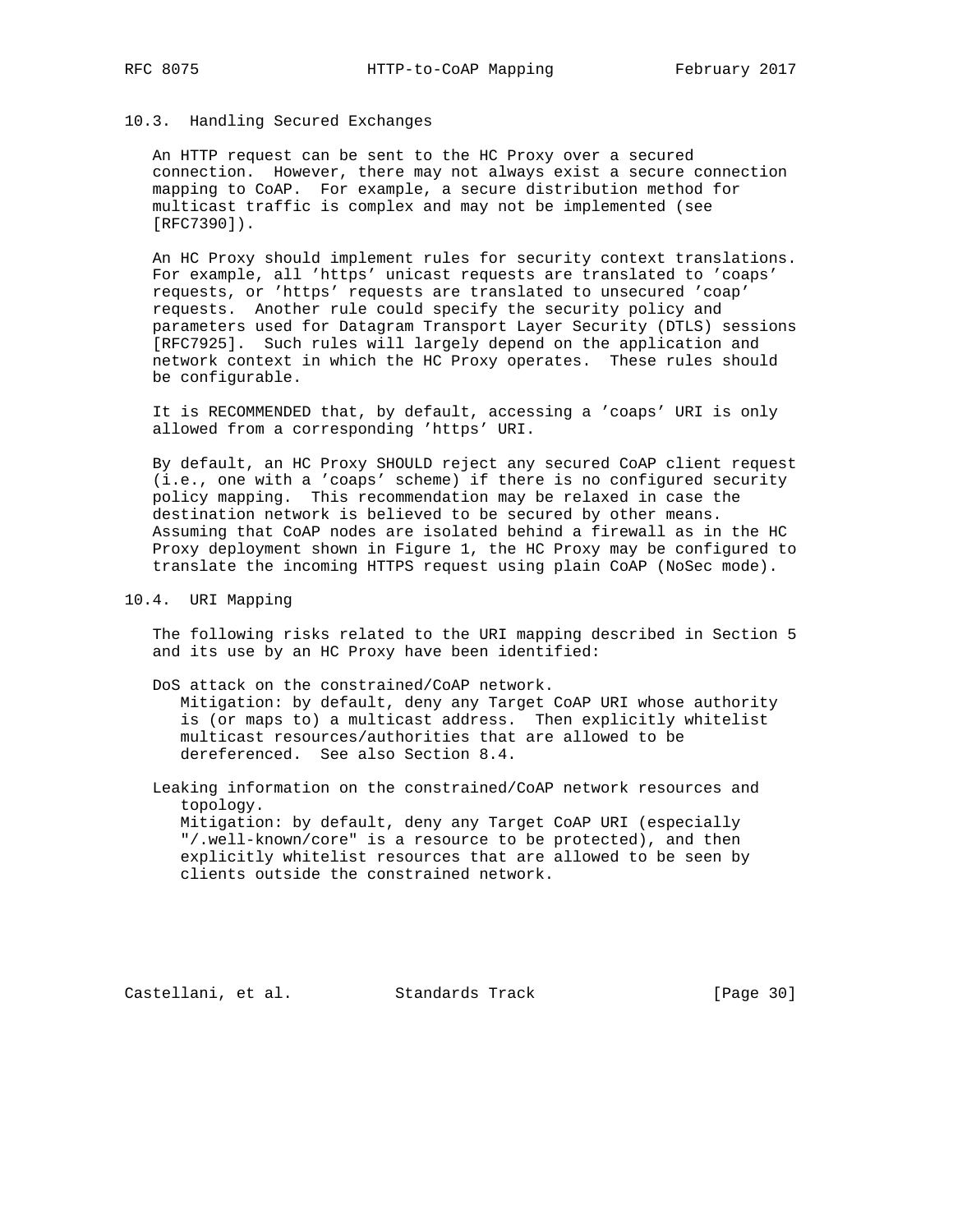The CoAP target resource is totally transparent from outside the constrained network. Mitigation: implement an HTTPS-only interface, which makes the Target CoAP URI totally opaque to a passive attacker outside the constrained network.

### 11. References

- 11.1. Normative References
	- [RFC2119] Bradner, S., "Key words for use in RFCs to Indicate Requirement Levels", BCP 14, RFC 2119, DOI 10.17487/RFC2119, March 1997, <http://www.rfc-editor.org/info/rfc2119>.
	- [RFC3986] Berners-Lee, T., Fielding, R., and L. Masinter, "Uniform Resource Identifier (URI): Generic Syntax", STD 66, RFC 3986, DOI 10.17487/RFC3986, January 2005, <http://www.rfc-editor.org/info/rfc3986>.
	- [RFC4279] Eronen, P., Ed. and H. Tschofenig, Ed., "Pre-Shared Key Ciphersuites for Transport Layer Security (TLS)", RFC 4279, DOI 10.17487/RFC4279, December 2005, <http://www.rfc-editor.org/info/rfc4279>.
- [RFC5234] Crocker, D., Ed. and P. Overell, "Augmented BNF for Syntax Specifications: ABNF", STD 68, RFC 5234, DOI 10.17487/RFC5234, January 2008, <http://www.rfc-editor.org/info/rfc5234>.
	- [RFC5246] Dierks, T. and E. Rescorla, "The Transport Layer Security (TLS) Protocol Version 1.2", RFC 5246, DOI 10.17487/RFC5246, August 2008, <http://www.rfc-editor.org/info/rfc5246>.
	- [RFC6570] Gregorio, J., Fielding, R., Hadley, M., Nottingham, M., and D. Orchard, "URI Template", RFC 6570, DOI 10.17487/RFC6570, March 2012, <http://www.rfc-editor.org/info/rfc6570>.
	- [RFC6690] Shelby, Z., "Constrained RESTful Environments (CoRE) Link Format", RFC 6690, DOI 10.17487/RFC6690, August 2012, <http://www.rfc-editor.org/info/rfc6690>.
	- [RFC7230] Fielding, R., Ed. and J. Reschke, Ed., "Hypertext Transfer Protocol (HTTP/1.1): Message Syntax and Routing", RFC 7230, DOI 10.17487/RFC7230, June 2014, <http://www.rfc-editor.org/info/rfc7230>.

Castellani, et al. Standards Track [Page 31]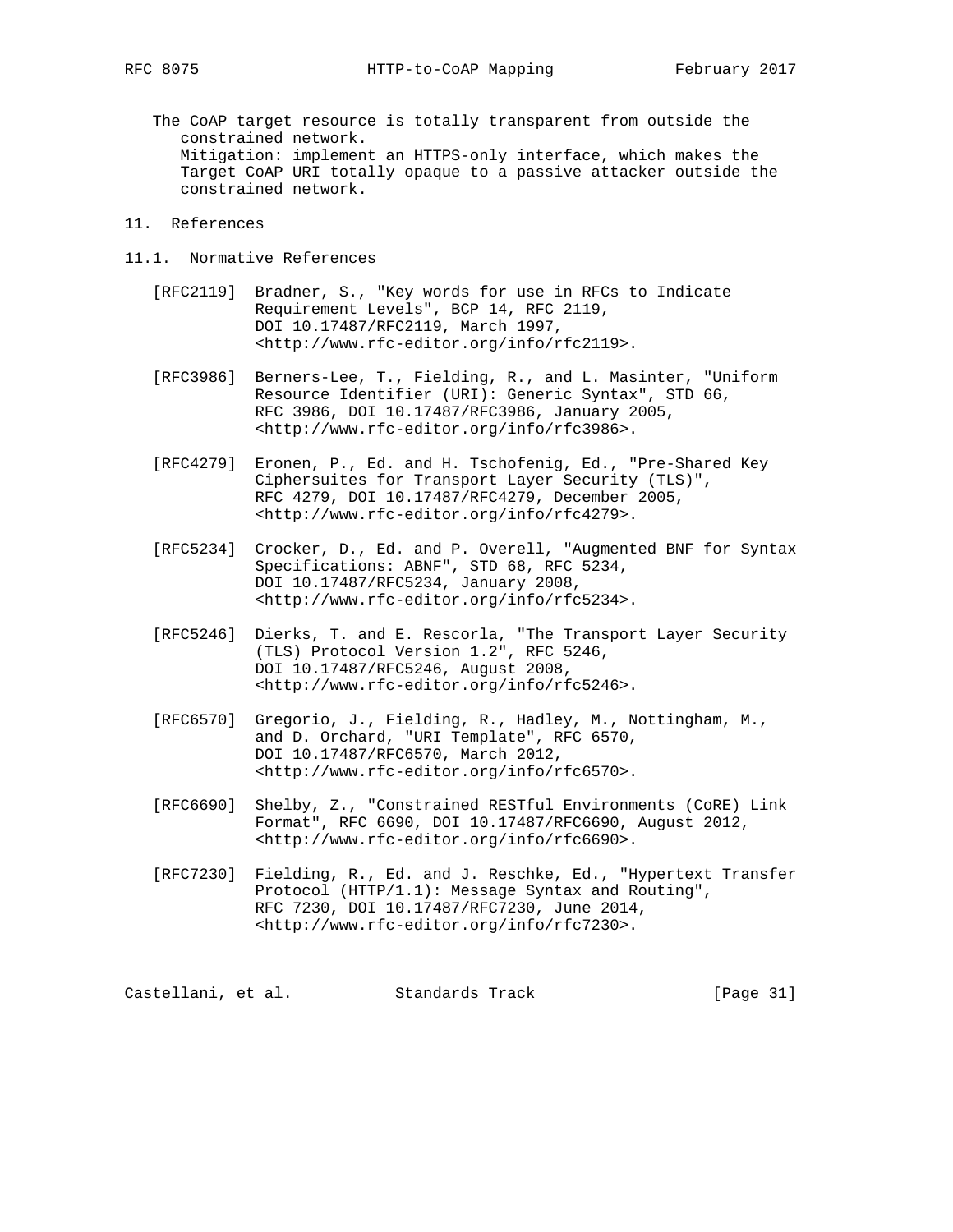- [RFC7231] Fielding, R., Ed. and J. Reschke, Ed., "Hypertext Transfer Protocol (HTTP/1.1): Semantics and Content", RFC 7231, DOI 10.17487/RFC7231, June 2014, <http://www.rfc-editor.org/info/rfc7231>.
- [RFC7232] Fielding, R., Ed. and J. Reschke, Ed., "Hypertext Transfer Protocol (HTTP/1.1): Conditional Requests", RFC 7232, DOI 10.17487/RFC7232, June 2014, <http://www.rfc-editor.org/info/rfc7232>.
- [RFC7235] Fielding, R., Ed. and J. Reschke, Ed., "Hypertext Transfer Protocol (HTTP/1.1): Authentication", RFC 7235, DOI 10.17487/RFC7235, June 2014, <http://www.rfc-editor.org/info/rfc7235>.
- [RFC7252] Shelby, Z., Hartke, K., and C. Bormann, "The Constrained Application Protocol (CoAP)", RFC 7252, DOI 10.17487/RFC7252, June 2014, <http://www.rfc-editor.org/info/rfc7252>.
- [RFC7641] Hartke, K., "Observing Resources in the Constrained Application Protocol (CoAP)", RFC 7641, DOI 10.17487/RFC7641, September 2015, <http://www.rfc-editor.org/info/rfc7641>.
- [RFC7959] Bormann, C. and Z. Shelby, Ed., "Block-Wise Transfers in the Constrained Application Protocol (CoAP)", RFC 7959, DOI 10.17487/RFC7959, August 2016, <http://www.rfc-editor.org/info/rfc7959>.
- 11.2. Informative References

[CoRE-JSON-CBOR]

 Li, K., Rahman, A., and C. Bormann, "Representing CoRE Formats in JSON and CBOR", Work in Progress, draft-ietf core-links-json-06, July 2016.

- [CoRE-RD] Shelby, Z., Koster, M., Bormann, C., and P. Stok, "CoRE Resource Directory", Work in Progress, draft-ietf-core resource-directory-09, October 2016.
- [Fielding] Fielding, R., "Architectural Styles and the Design of Network-based Software Architectures", PhD Dissertation, University of California, Irvine, ISBN 0-599-87118-0, 2000.

Castellani, et al. Standards Track [Page 32]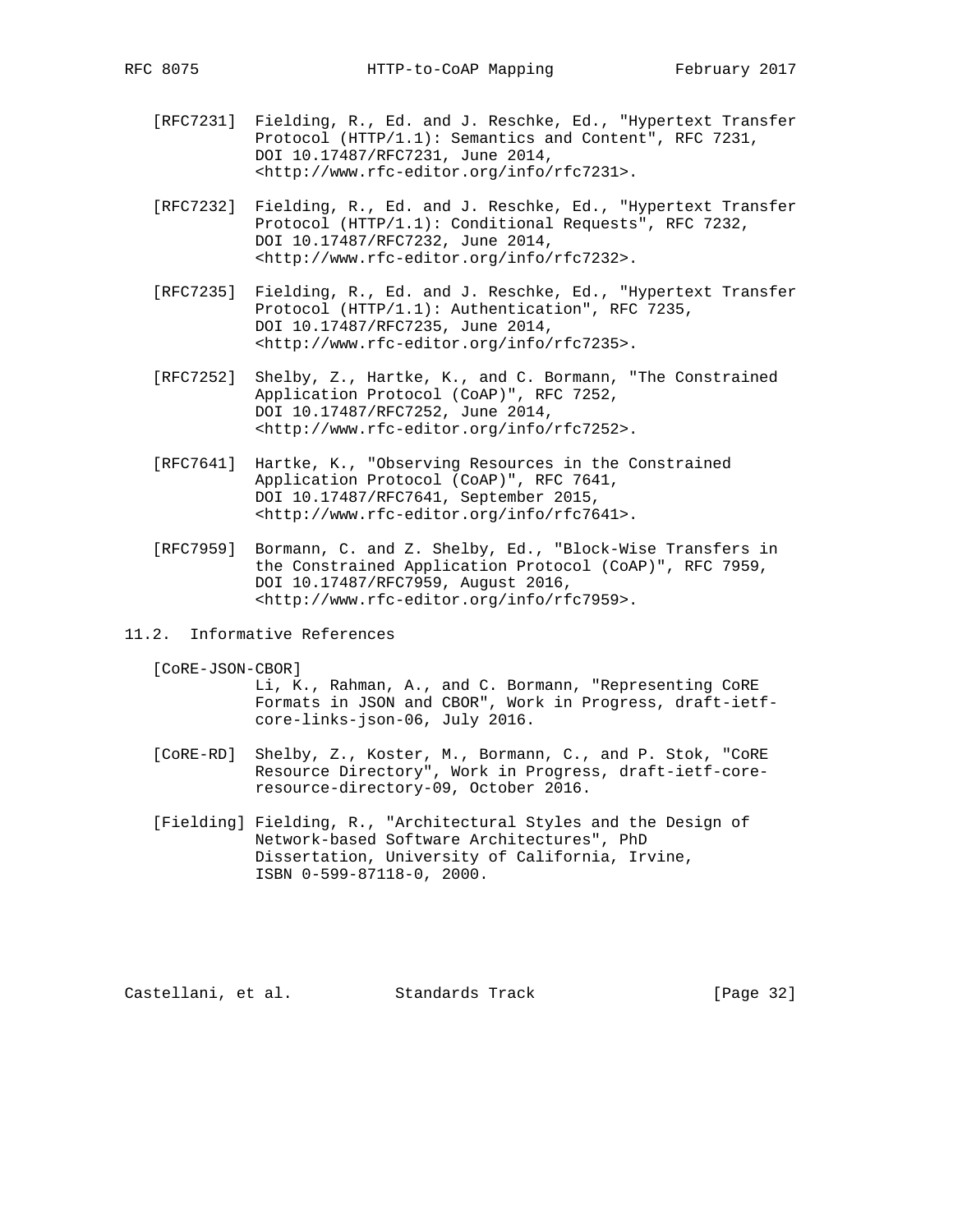- [OpenSSL] The OpenSSL Project, , "ca sample minimal CA application", 2000-2016, <https://www.openssl.org/docs/manmaster/man1/ca.html>.
- [RFC2616] Fielding, R., Gettys, J., Mogul, J., Frystyk, H., Masinter, L., Leach, P., and T. Berners-Lee, "Hypertext Transfer Protocol -- HTTP/1.1", RFC 2616, DOI 10.17487/RFC2616, June 1999, <http://www.rfc-editor.org/info/rfc2616>.
- [RFC2663] Srisuresh, P. and M. Holdrege, "IP Network Address Translator (NAT) Terminology and Considerations", RFC 2663, DOI 10.17487/RFC2663, August 1999, <http://www.rfc-editor.org/info/rfc2663>.
- [RFC3040] Cooper, I., Melve, I., and G. Tomlinson, "Internet Web Replication and Caching Taxonomy", RFC 3040, DOI 10.17487/RFC3040, January 2001, <http://www.rfc-editor.org/info/rfc3040>.
- [RFC4732] Handley, M., Ed., Rescorla, E., Ed., and IAB, "Internet Denial-of-Service Considerations", RFC 4732, DOI 10.17487/RFC4732, December 2006, <http://www.rfc-editor.org/info/rfc4732>.
- [RFC6454] Barth, A., "The Web Origin Concept", RFC 6454, DOI 10.17487/RFC6454, December 2011, <http://www.rfc-editor.org/info/rfc6454>.
- [RFC7049] Bormann, C. and P. Hoffman, "Concise Binary Object Representation (CBOR)", RFC 7049, DOI 10.17487/RFC7049, October 2013, <http://www.rfc-editor.org/info/rfc7049>.
- [RFC7228] Bormann, C., Ersue, M., and A. Keranen, "Terminology for Constrained-Node Networks", RFC 7228, DOI 10.17487/RFC7228, May 2014, <http://www.rfc-editor.org/info/rfc7228>.
- [RFC7390] Rahman, A., Ed. and E. Dijk, Ed., "Group Communication for the Constrained Application Protocol (CoAP)", RFC 7390, DOI 10.17487/RFC7390, October 2014, <http://www.rfc-editor.org/info/rfc7390>.
- [RFC7925] Tschofenig, H., Ed. and T. Fossati, "Transport Layer Security (TLS) / Datagram Transport Layer Security (DTLS) Profiles for the Internet of Things", RFC 7925, DOI 10.17487/RFC7925, July 2016, <http://www.rfc-editor.org/info/rfc7925>.

Castellani, et al. Standards Track [Page 33]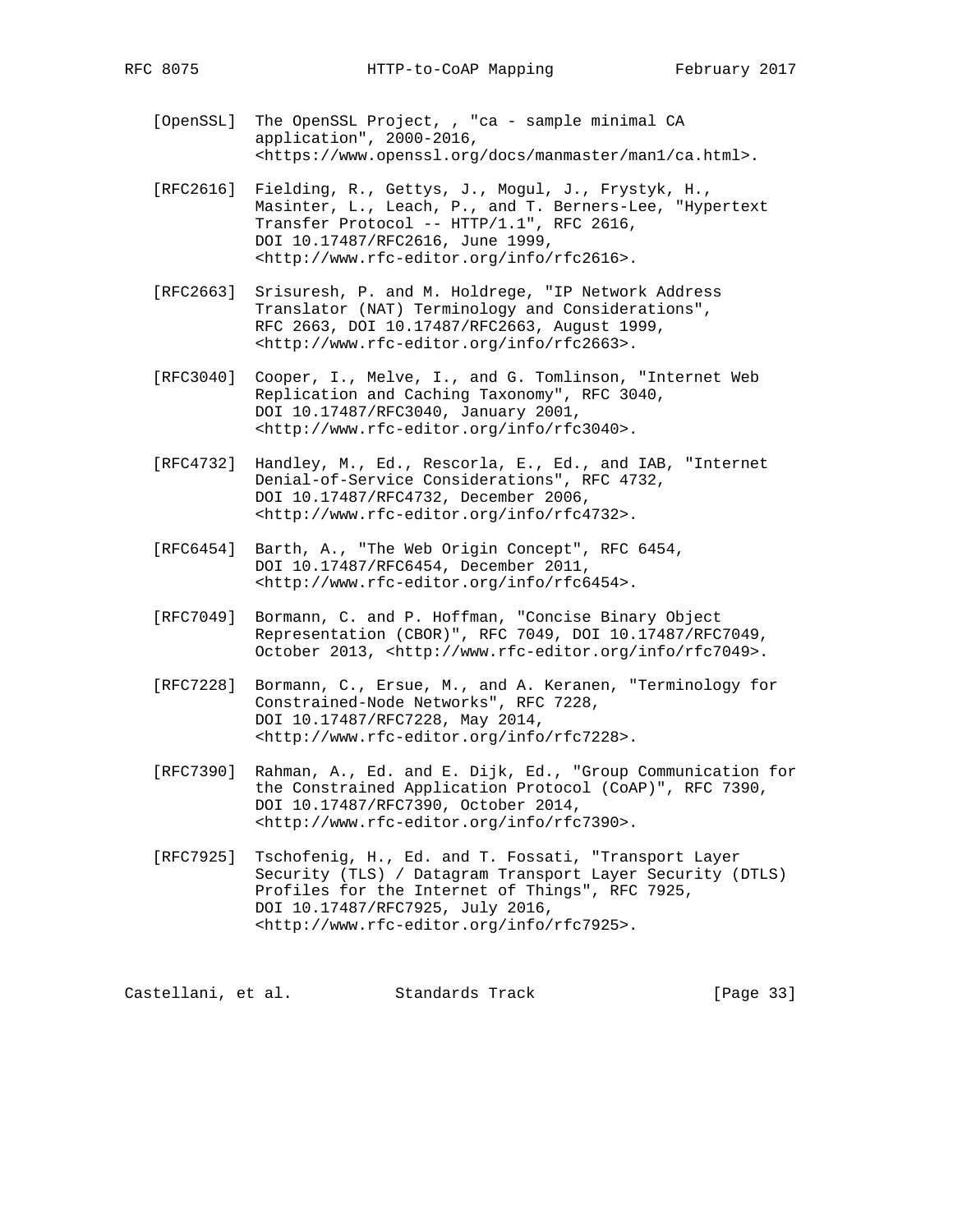[W3C.REC-html5-20141028]

 Hickson, I., Berjon, R., Faulkner, S., Leithead, T., Navara, E., O'Connor, E., and S. Pfeiffer, "HTML5", World Wide Web Consortium Recommendation REC-html5-20141028, October 2014, <http://www.w3.org/TR/2014/REC-html5-20141028>.

Castellani, et al. Standards Track [Page 34]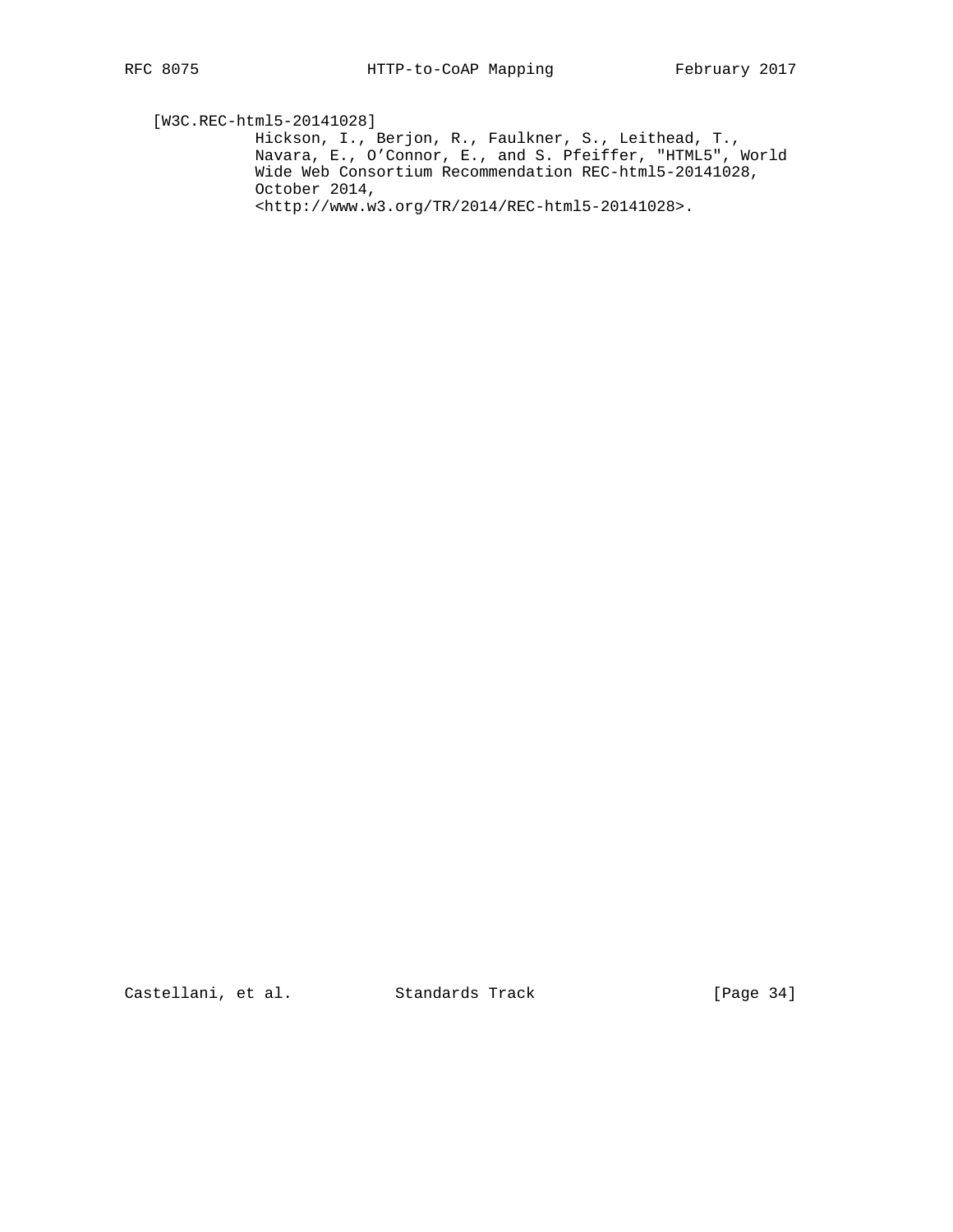```
Appendix A. Media Type Mapping Source Code
#!/usr/bin/env python
import unittest
import re
class CoAPContentFormatRegistry(object):
     """Map an Internet media type (and optional inherent encoding) to a
       CoAP Content-Format.
    \mathbf{u}^\top \mathbf{u}^\top \mathbf{u}^\top TEXT_PLAIN = 0
     LINK_FORMAT = 40
    XML = 41 OCTET_STREAM = 42
    EXI = 47 JSON = 50
    CBOR = 60 GROUP_JSON = 256
# http://www.iana.org/assignments/core-parameters
# as of 2016/10/24.
    LOOKUP\_TABLE = \{ ("text/plain;charset=utf-8", None): TEXT_PLAIN,
         ("application/link-format", None): LINK_FORMAT,
         ("application/xml", None): XML,
         ("application/octet-stream", None): OCTET_STREAM,
         ("application/exi", None): EXI,
         ("application/json", None): JSON,
         ("application/cbor", None): CBOR,
         ("application/coap-group+json", "utf-8"): GROUP_JSON,
     }
     def lookup(self, media_type, encoding):
         """Return the CoAP Content-Format matching the supplied
            media type (and optional encoding), or None if no
            match can be found."""
         return CoAPContentFormatRegistry.LOOKUP_TABLE.get(
```

```
 (media_type, encoding), None)
```
Castellani, et al. Standards Track [Page 35]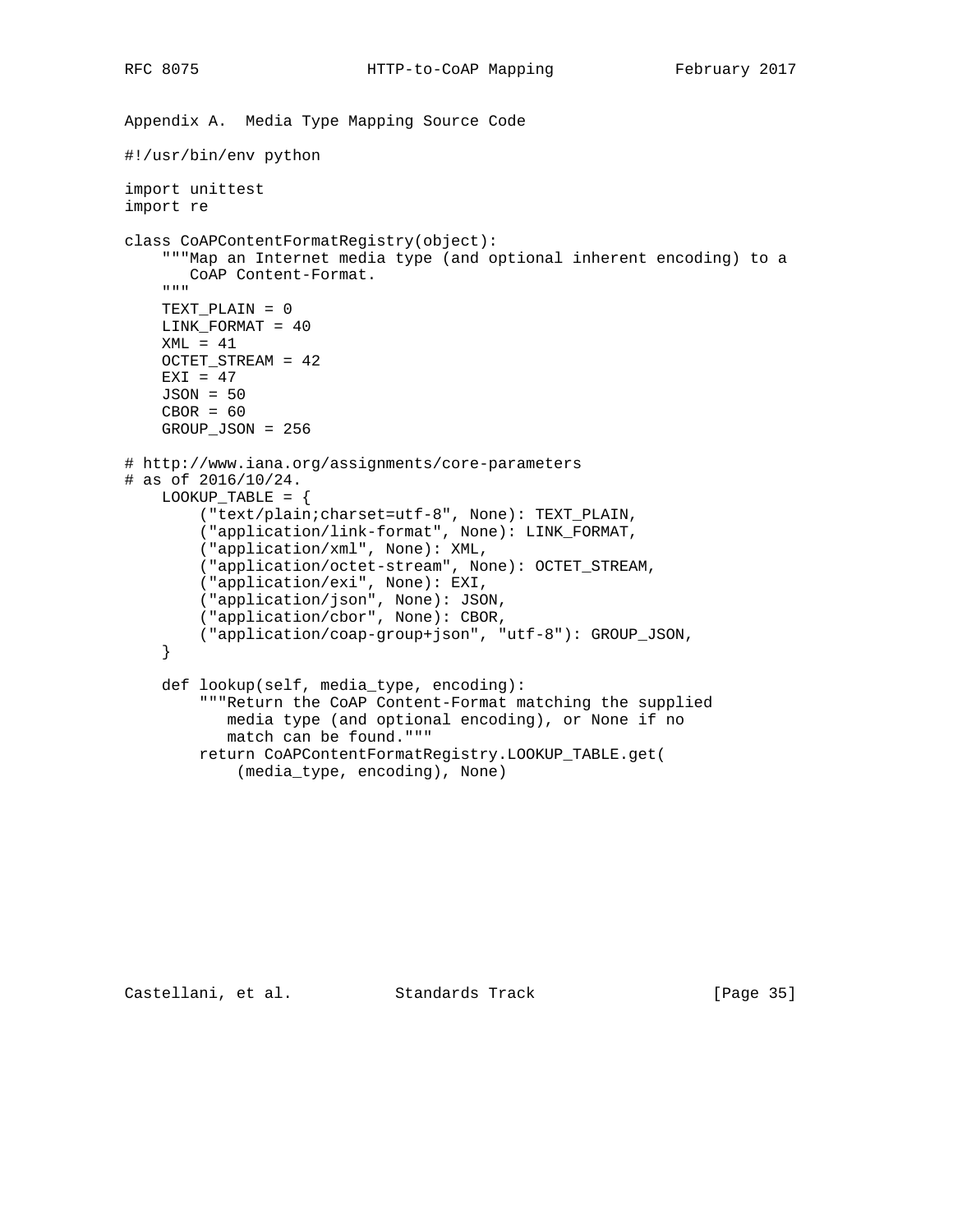```
class LooseMediaTypeMapper(object):
     # Order matters in this table: more specific types have higher rank
     # compared to less specific types.
     # This code only performs a shallow validation of acceptable
     # characters and assumes overall validation of the media type and
     # subtype has been done beforehand.
     LOOKUP_TABLE = [
         (re.compile("application/.+\+xml$"), "application/xml"),
         (re.compile("application/.+\+json$"), "application/json"),
         (re.compile("application/.+\+cbor$"), "application/cbor"),
         (re.compile("text/xml$"), "application/xml"),
        (re.compile("text/[a-z\.\{-\+]+\$"), "text/plain;charset=utf-8"),
        (re.compile("[a-z]+/[a-z\.\\-\\+]+$"), "application/octet-stream")
     ]
     def lookup(self, media_type):
         """Return the best loose media type match available using
            the contents of LOOKUP_TABLE."""
         for entry in LooseMediaTypeMapper.LOOKUP_TABLE:
            if entry[0].match(media_type) is not None:
                 return entry[1]
         return None
def mt2cf(media_type, encoding=None,
           coap_cf_registry=CoAPContentFormatRegistry(),
           loose_mapper=None):
     """Return a CoAP Content-Format given an Internet media type and
        its optional encoding. The current (as of 2016/10/24) "CoAP
        Content-Formats" registry is supplied by default. An optional
        'loose-mapping' implementation can be supplied by the caller."""
     assert media_type is not None
     assert coap_cf_registry is not None
     # Lookup the "CoAP Content-Formats" registry
     content_format = coap_cf_registry.lookup(media_type, encoding)
     # If an exact match is not found and a loose mapper has been
     # supplied, try to use it to get a media type with which to
     # retry the "CoAP Content-Formats" registry lookup.
     if content_format is None and loose_mapper is not None:
         content_format = coap_cf_registry.lookup(
             loose_mapper.lookup(media_type), encoding)
     return content_format
```
Castellani, et al. Standards Track [Page 36]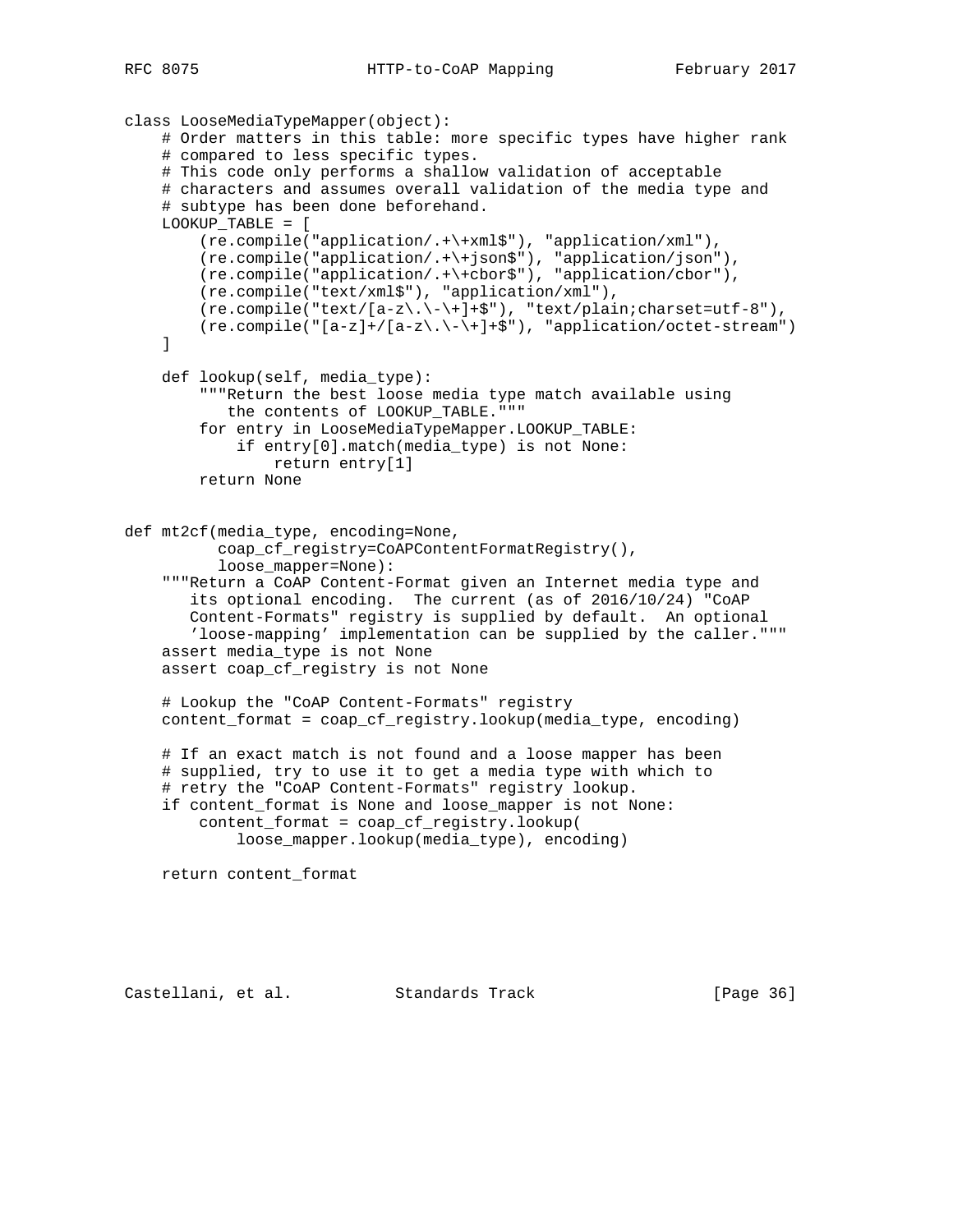class TestMT2CF(unittest.TestCase): def testMissingContentType(self): with self.assertRaises(AssertionError): mt2cf(None) def testMissingContentFormatRegistry(self): with self.assertRaises(AssertionError): mt2cf(None, coap\_cf\_registry=None) def testTextPlain(self): self.assertEqual(mt2cf("text/plain;charset=utf-8"), CoAPContentFormatRegistry.TEXT\_PLAIN) def testLinkFormat(self): self.assertEqual(mt2cf("application/link-format"), CoAPContentFormatRegistry.LINK\_FORMAT) def testXML(self): self.assertEqual(mt2cf("application/xml"), CoAPContentFormatRegistry.XML) def testOctetStream(self): self.assertEqual(mt2cf("application/octet-stream"), CoAPContentFormatRegistry.OCTET\_STREAM) def testEXI(self): self.assertEqual(mt2cf("application/exi"), CoAPContentFormatRegistry.EXI) def testJSON(self): self.assertEqual(mt2cf("application/json"), CoAPContentFormatRegistry.JSON) def testCBOR(self): self.assertEqual(mt2cf("application/cbor"), CoAPContentFormatRegistry.CBOR) def testCoAPGroupJSON(self): self.assertEqual(mt2cf("application/coap-group+json",  $"$ utf-8"), CoAPContentFormatRegistry.GROUP\_JSON) def testUnknownMediaType(self):

```
 self.assertFalse(mt2cf("unknown/media-type"))
```
Castellani, et al. Standards Track [Page 37]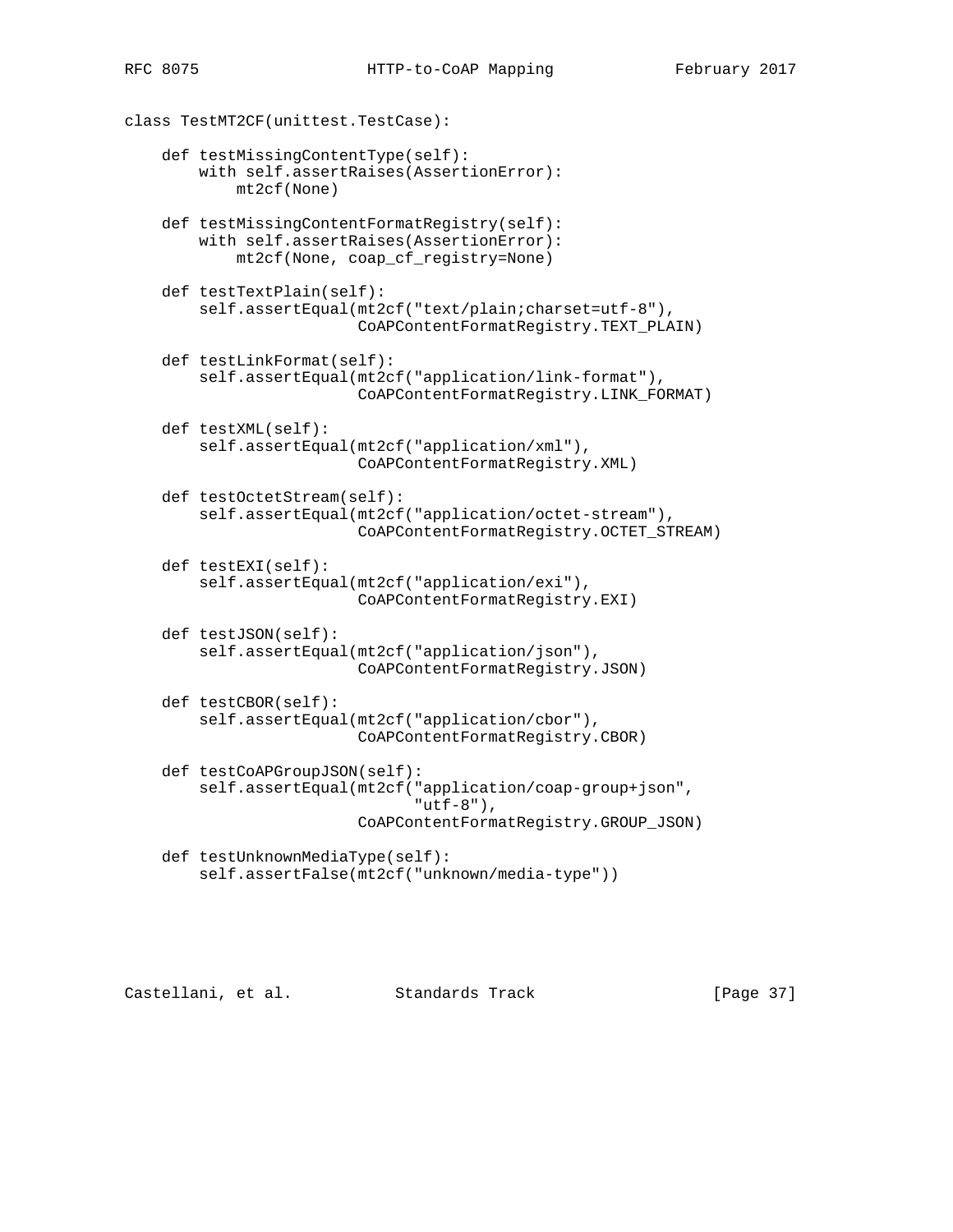```
 def testLooseXML1(self):
     self.assertEqual(
         mt2cf(
              "application/somesubtype+xml",
             loose_mapper=LooseMediaTypeMapper()),
         CoAPContentFormatRegistry.XML)
 def testLooseXML2(self):
     self.assertEqual(
         mt2cf(
              "text/xml",
             loose_mapper=LooseMediaTypeMapper()),
         CoAPContentFormatRegistry.XML)
 def testLooseJSON(self):
     self.assertEqual(
         mt2cf(
              "application/somesubtype+json",
             loose_mapper=LooseMediaTypeMapper()),
         CoAPContentFormatRegistry.JSON)
 def testLooseCBOR(self):
     self.assertEqual(
         mt2cf(
              "application/somesubtype+cbor",
             loose_mapper=LooseMediaTypeMapper()),
         CoAPContentFormatRegistry.CBOR)
 def testLooseText(self):
     self.assertEqual(
         mt2cf(
             "text/somesubtype",
             loose_mapper=LooseMediaTypeMapper()),
         CoAPContentFormatRegistry.TEXT_PLAIN)
 def testLooseUnknown(self):
     self.assertEqual(
         mt2cf(
              "application/somesubtype-of-some-sort+format",
             loose_mapper=LooseMediaTypeMapper()),
         CoAPContentFormatRegistry.OCTET_STREAM)
 def testLooseInvalidStartsWithNonAlpha(self):
     self.assertFalse(
         mt2cf(
              " application/somesubtype",
             loose_mapper=LooseMediaTypeMapper()))
```
Castellani, et al. Standards Track [Page 38]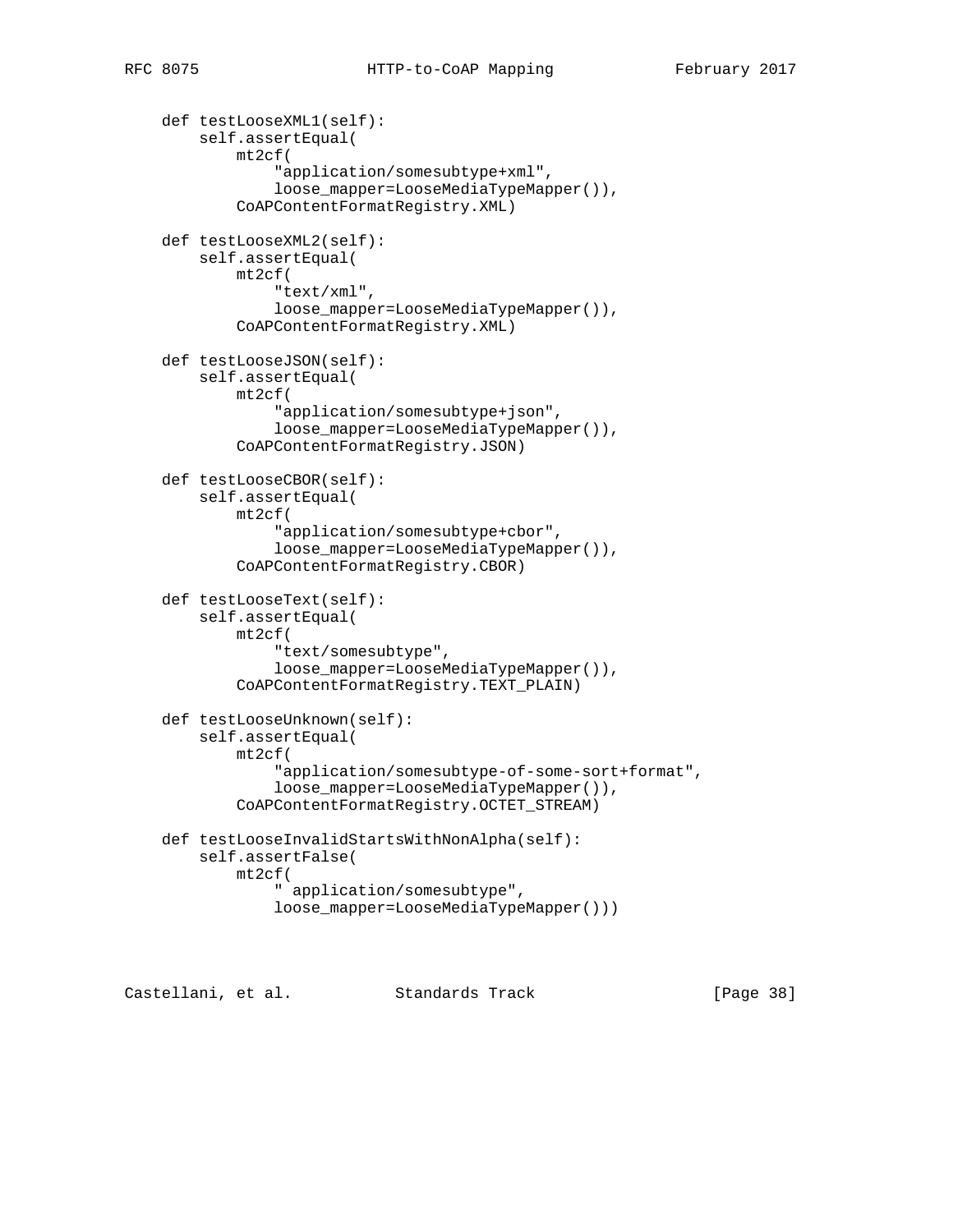```
 def testLooseInvalidEndsWithUnexpectedChar(self):
         self.assertFalse(
             mt2cf(
                  "application/somesubtype ",
                  loose_mapper=LooseMediaTypeMapper()))
     def testLooseInvalidUnexpectedCharInTheMiddle(self):
         self.assertFalse(
             mt2cf(
                  "application /somesubtype",
                  loose_mapper=LooseMediaTypeMapper()))
     def testLooseInvalidNoSubType1(self):
         self.assertFalse(
             mt2cf(
                  "application",
                  loose_mapper=LooseMediaTypeMapper()))
     def testLooseInvalidNoSubType2(self):
         self.assertFalse(
             mt2cf(
                  "application/",
                  loose_mapper=LooseMediaTypeMapper()))
if __name__ == " __main__":
```
unittest.main(verbosity=2)

### Acknowledgments

 An initial version of Table 2 in Section 7 has been provided in revision -05 of the CoRE CoAP I-D. Special thanks to Peter van der Stok for countless comments and discussions on this document that contributed to its current structure and text.

 Thanks to Abhijan Bhattacharyya, Alexey Melnikov, Brian Frank, Carsten Bormann, Christian Amsuess, Christian Groves, Cullen Jennings, Dorothy Gellert, Francesco Corazza, Francis Dupont, Hannes Tschofenig, Jaime Jimenez, Kathleen Moriarty, Kepeng Li, Kerry Lynn, Klaus Hartke, Larry Masinter, Linyi Tian, Michele Rossi, Michele Zorzi, Nicola Bui, Peter Saint-Andre, Sean Leonard, Spencer Dawkins, Stephen Farrell, Suresh Krishnan, and Zach Shelby for helpful comments and discussions that have shaped the document.

 The research leading to these results has received funding from the European Community's Seventh Framework Programme [FP7/2007-2013] under grant agreement n.251557.

Castellani, et al. Standards Track [Page 39]